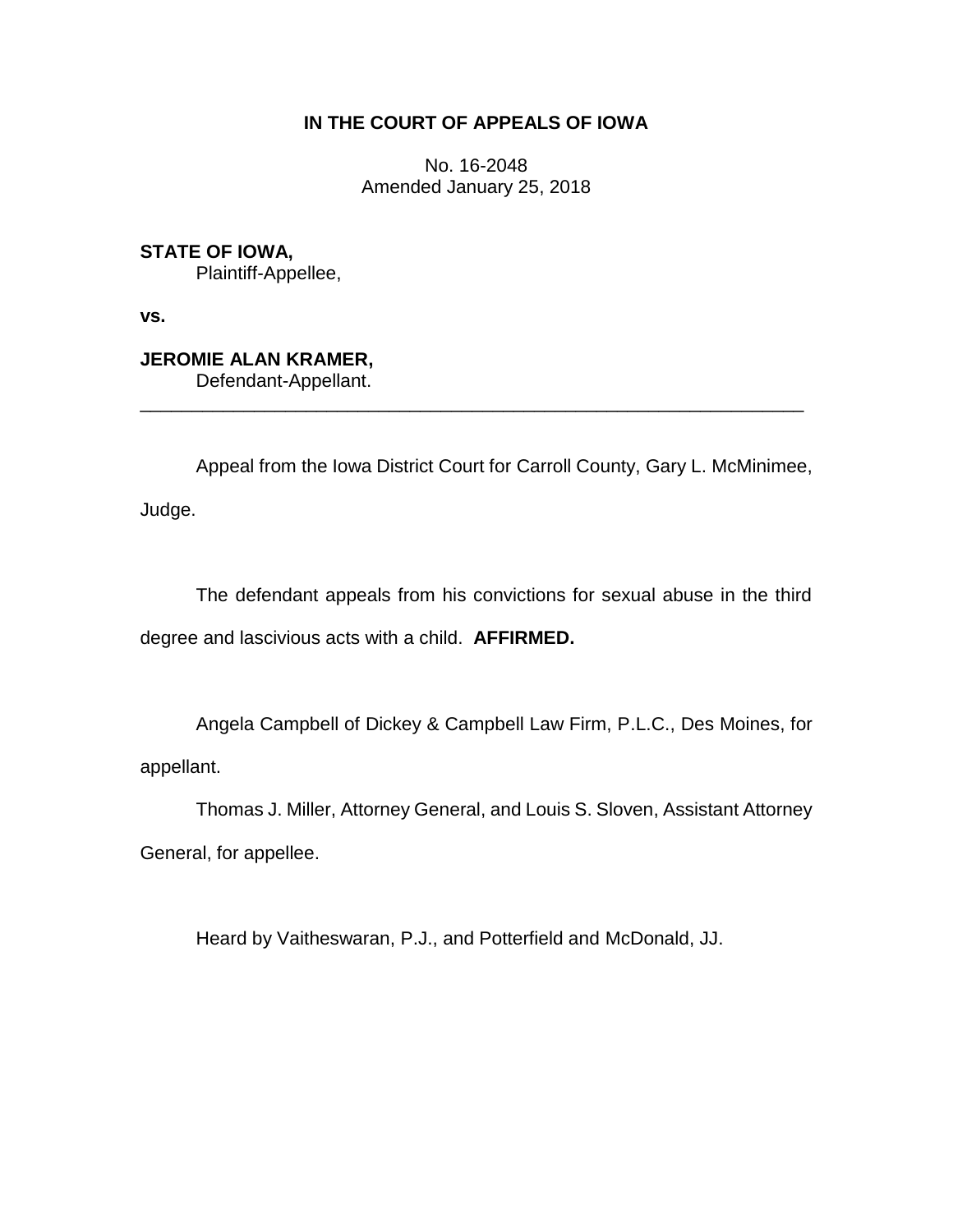### **POTTERFIELD, Judge.**

Jeromie Kramer appeals from his convictions for sexual abuse in the third degree and lascivious acts with a child following a bench trial. He raises a number of arguments on appeal, specifically: 1) an actual conflict of interest with the victim's guardian ad litem resulted in an unfair trial, (2) the State did not present sufficient evidence of either "touching" or any "sex act," (3) the trial court's written findings included an incorrect statement that the victim had no inconsistencies in her story and no motive to fabricate allegations, (4) the trial court's decision not to afford weight to pages from the victim's journal was clear error; (5) the trial court erred by granting the guardian ad litem's motion for a protective order preventing him from taking the victim's deposition again after the trial information was amended to add felony charges, and (6) the trial court erred by admitting parts of the victim's deposition into evidence as prior consistent statements.

#### **I. Background Facts and Proceedings.**

In December 2015, the State charged Kramer by trial information with indecent contact with a child. It was alleged the conduct occurred in December 2014, when P.W.—the complaining witness—was twelve years old and staying at Kramer's home.

The next day, the county attorney filed a motion to have a guardian ad litem (GAL) appointed. The motion requested the attorney by name, stating the attorney "has agreed to provide said representation." The district court granted the motion.

In April 2016, Kramer deposed P.W.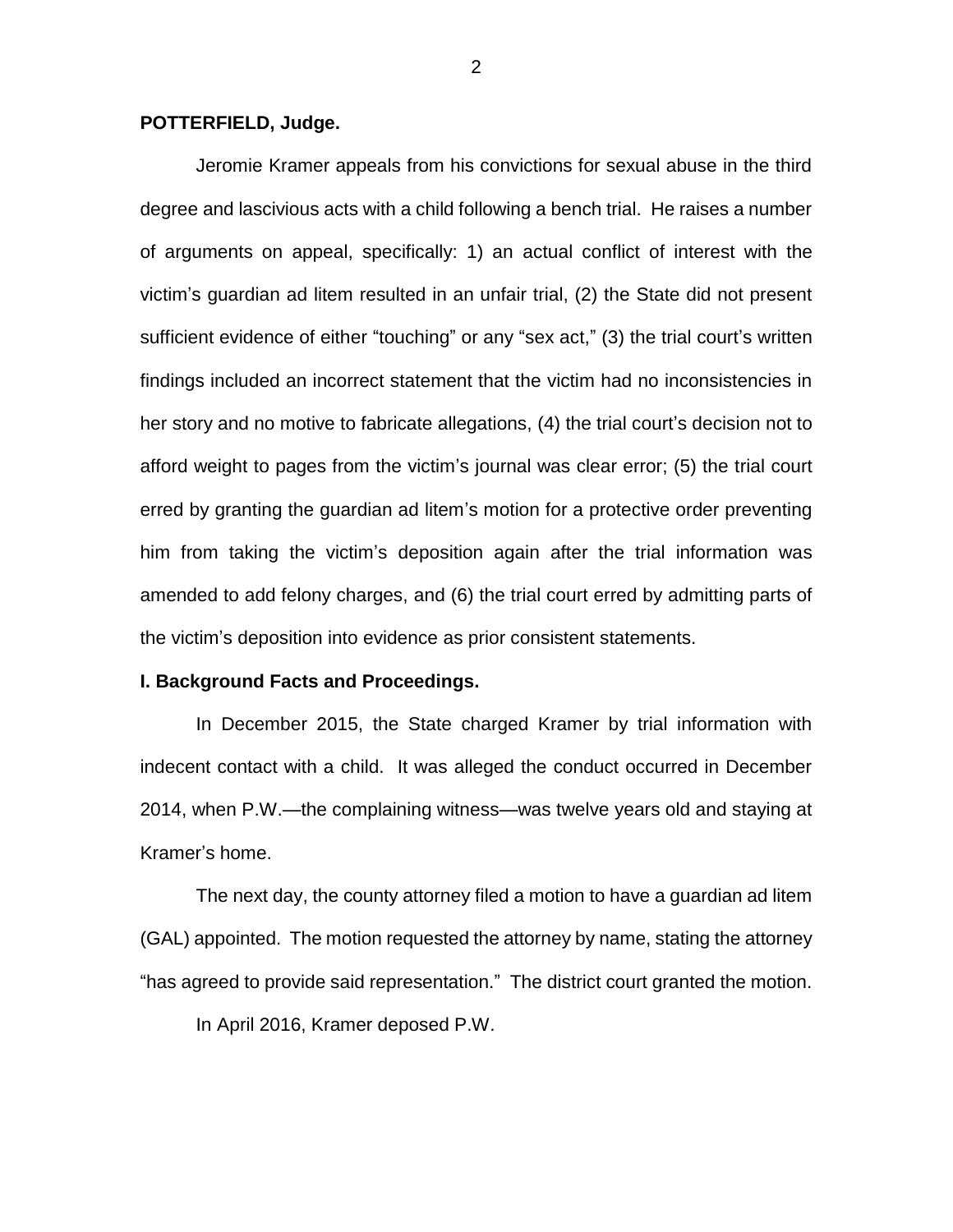In May, the State amended the charges filed against Kramer to sexual abuse in the third degree<sup>1</sup> and lascivious acts with a child,<sup>2</sup> both class "C" felonies.

In June, the GAL filed a motion asking the court to "issue a protective order to bar the defendant from deposing the child victim again" because "[f]urther depositions of the child are unnecessary and abusive to the child" and "[a]ny amendments to the original trial information . . . stem from the same series of events that were the basis for the questions by counsel for defendant."

At a hearing on the motion, Kramer orally resisted the motion, claiming he was entitled to a second deposition because of the amended and substituted trial information. The court noted that the elements of the original charge and the later charges were different but that "all are based on the same conduct and incident, " and "it is not apparent, . . . after reading the deposition, what additional information defense counsel could learn about the incident by asking additional questions." The court granted the GAL's motion, which had been joined by the prosecutor, but further elaborated, "[T]his order is without prejudice to Defendant filing an application for a further deposition of the child victim specifying his intended area(s) of inquiry and why the current deposition is not sufficient in those regards." Kramer never filed the responsive application.

The criminal case was tried to the bench in September. At trial, P.W. testified about a specific instance when she was living in Kramer's home in December 2014, where she was sitting on the couch with Kramer and he was massaging her feet. At some point during the massage, she fell asleep. She

 $\overline{a}$ 

<sup>&</sup>lt;sup>1</sup> Iowa Code § 709.4 (2014).<br><sup>2</sup> Iowa Code § 709.8.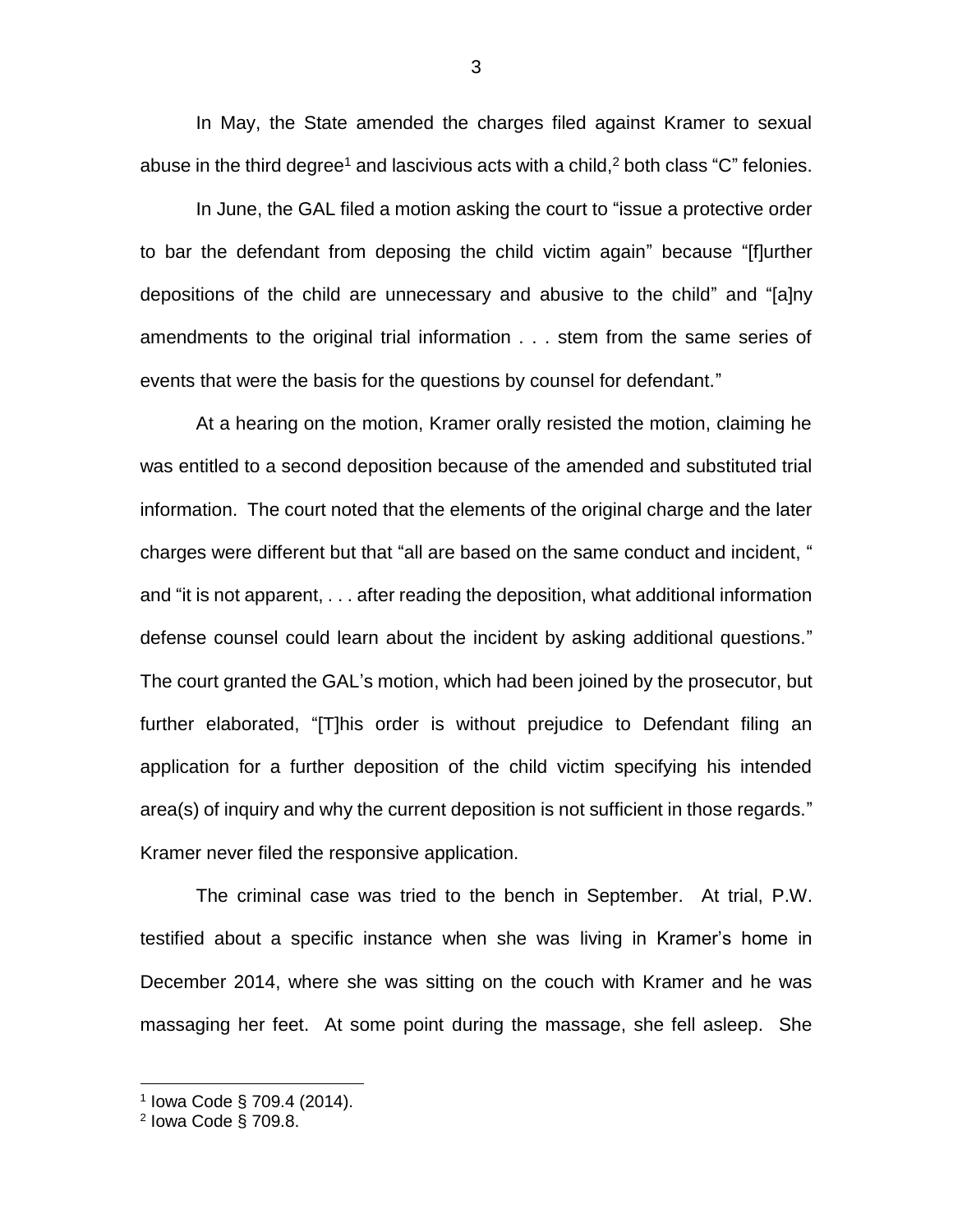awoke some time later to P.W. using her feet to rub his penis through his sweatpants. P.W. fell back asleep. Later, she woke up and sat up, removing her feet from Kramer's hands and placing them on the floor. She testified Kramer then began giving her a hand massage with his hands but ultimately moved her hand to his genitals and then proceeded to use her hand to massage his genitals in the same manner he used her feet and toes.

Kramer testified in his own defense. He testified it was not uncommon for him to give P.W. a hand or foot massage, but he denied ever purposefully using P.W.'s hand or feet to touch or massage his genitals. He testified there was at least one instance where he was giving her a hand massage and they both fell asleep, with her hand then falling into the area of his genitals. He testified similarly to giving her a foot massage and ultimately having "one or both of them fall asleep" with her foot then falling onto his stomach then "slid[ing] down if she's moving around."

Two police officers who conducted an interview with Kramer testified that he knew of the incident in question before they began interviewing him. He denied ever forcing her hand or foot to his genitals but agreed it was possible her hand or feet had touched his penis through his clothes. When he was asked if he had an erection, Kramer qualified that it was not a "full-blown erection" and compared it to "morning wood." At trial, Kramer denied ever telling the officers he had any erection of any sort.

On October 13, the court found Kramer guilty as charged. In reaching its determination, the court noted: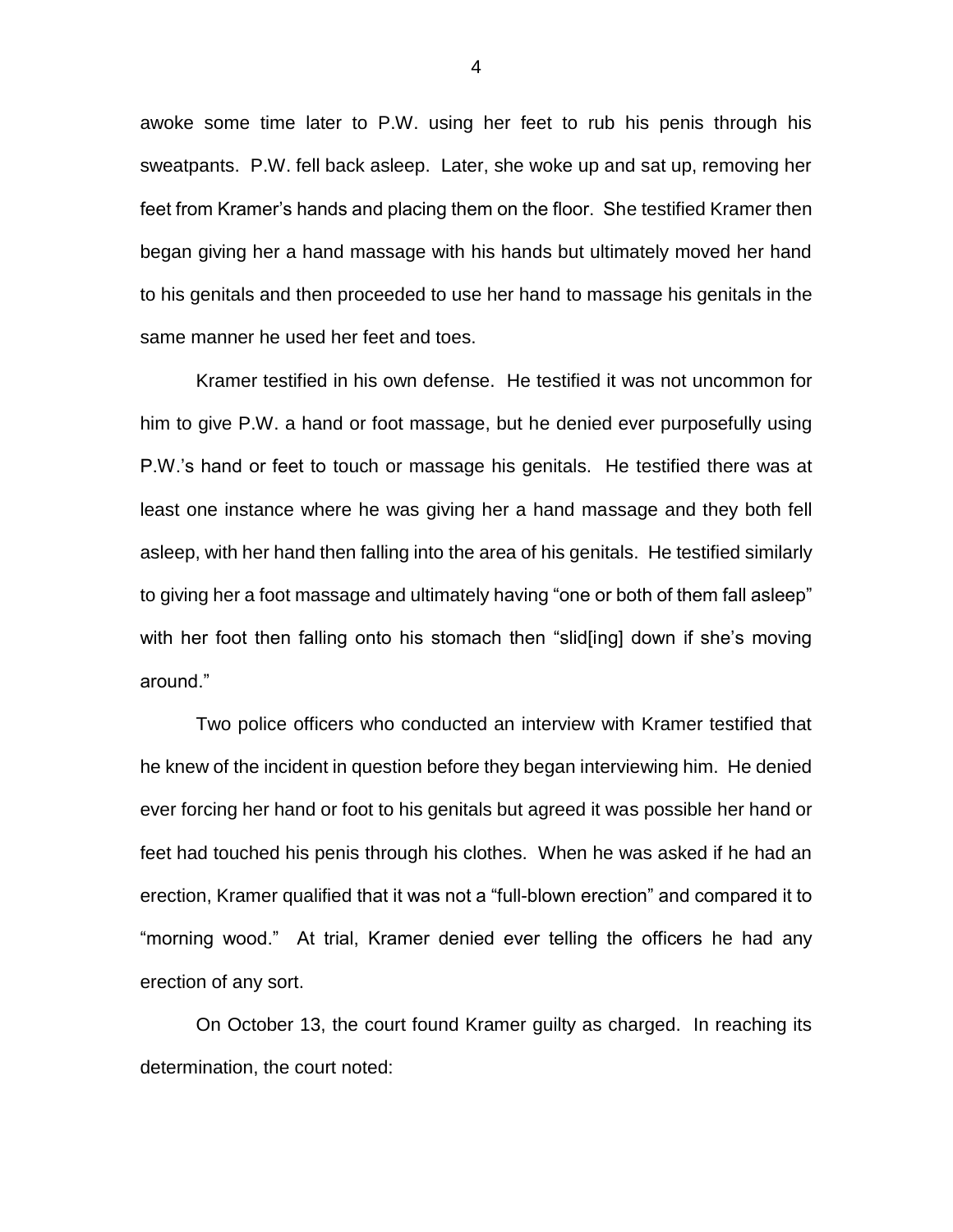Although the 14 year old witness was interviewed by a forensic interview, deposed by defense counsel and gave testimony at trial, there is no evidence that she made inconsistent statements regarding any material issue. She also appeared to have nothing to gain or any other motivation to fabricate her testimony. Finally, her testimony was reasonable and consistent with surrounding circumstances.

In November, Kramer filed a motion for new trial, informing the court for the

first time that the GAL for the minor child had previously represented Kramer in an

adoption proceeding in 2014, the same year in which the child resided with Kramer

and his wife. Kramer maintained the GAL's representation of P.W. "constituted a

conflict." At the hearing on the motion, Kramer argued "that the Defendant has a

right to an impartial trial and we almost have to assume that there was prejudice."

The GAL testified, "The Defendant and his wife had been approved by [the Iowa

Department of Human Services (DHS)] to adopt a child that was in their care. So

I was contacted by DHS and the family to prepare the paperwork." She later elaborated:

In a DHS adoption, DHS has custody of the child so they—the DHS manager, supervisor will sign a release, a consent to the adoption. So it's not a matter of what I think of the adoption. Petitioners—the only option for that adoption is with the Petitioners who have been approved by DHS.

When asked directly if she had provided the victim with any privileged information she obtained from Kramer, the GAL said, "No." When asked if she "ever revealed any information to [the county attorney] about this adoption proceeding involving the defendant," the GAL testified:

Not that I can recall right offhand. Typically, if I am ever appointed guardian a[d] litem in a criminal case, there's not much contact between myself and the County Attorney's Office other than for things such as scheduling, you know, more routine procedural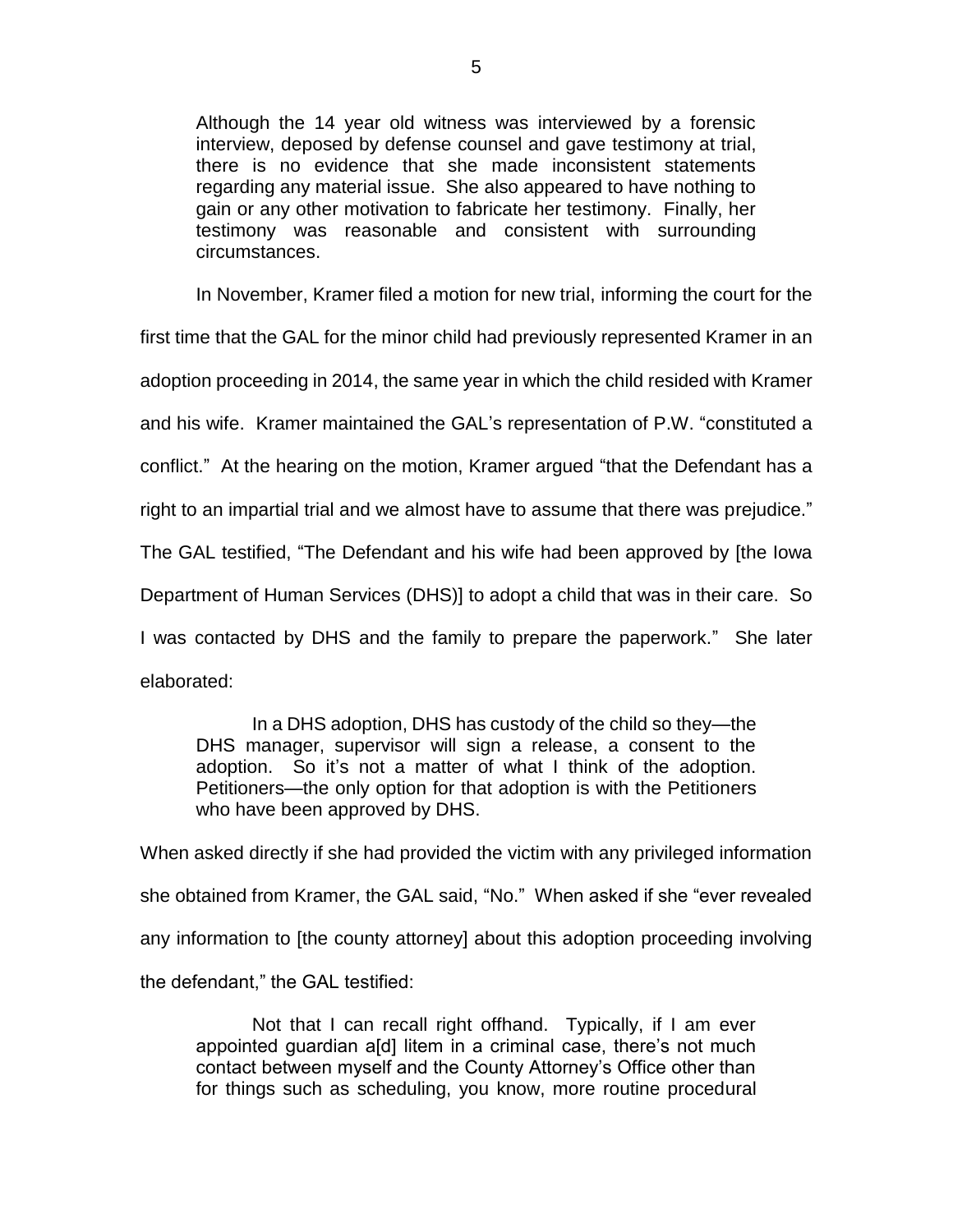matters like that. There is rarely ever, if any, substantive information shared.

The county attorney asked again if the GAL could "think of any substantive information that you ever provided the County Attorney's Office," and she replied,

"No, not—there wasn't any to provide and I don't—I didn't provide any."

She also testified that Kramer's trial counsel—Kramer had obtained different counsel after the verdict was entered—had been aware of her representation of Kramer in the earlier case. During the hearing, Kramer's counsel asked the GAL why she had not "reveal[ed] to the court early on that [she] had represented [Kramer]," and the GAL responded:

Those were substantially different matters and that DHS adoption, I have very little actual contact with the family who is adopting. My payment comes through DHS. All the information comes through DHS. The DHS adoptions are substantially different than a private adoption matter. So the actual relationship forming information gathering, that is typically done in adoptions simply does not need to be done in a DHS adoption because DHS has investigated the family and actually signed that this is the family that should adopt the child.

The court denied Kramer's motion, ruling from the bench:

According to the evidence provided by [the GAL], she provided no information learned in the adoption proceedings to either the victim or the County Attorney nor did she use any such information in these proceedings.

Secondly, as this Court has listened to what information is typically normally obtained in DHS adoptions and in consideration how that might materially advance the victim's position in these proceedings, this doesn't seem that it would. . . . And it would require, to my total speculation, to conclude that it did or could.

Kramer was sentenced to a ten-year term of incarceration for each charge,

with the two terms running concurrently with each other. He was also sentenced

to a special sentence for both convictions, pursuant to Iowa Code section 903B.1.

He appeals.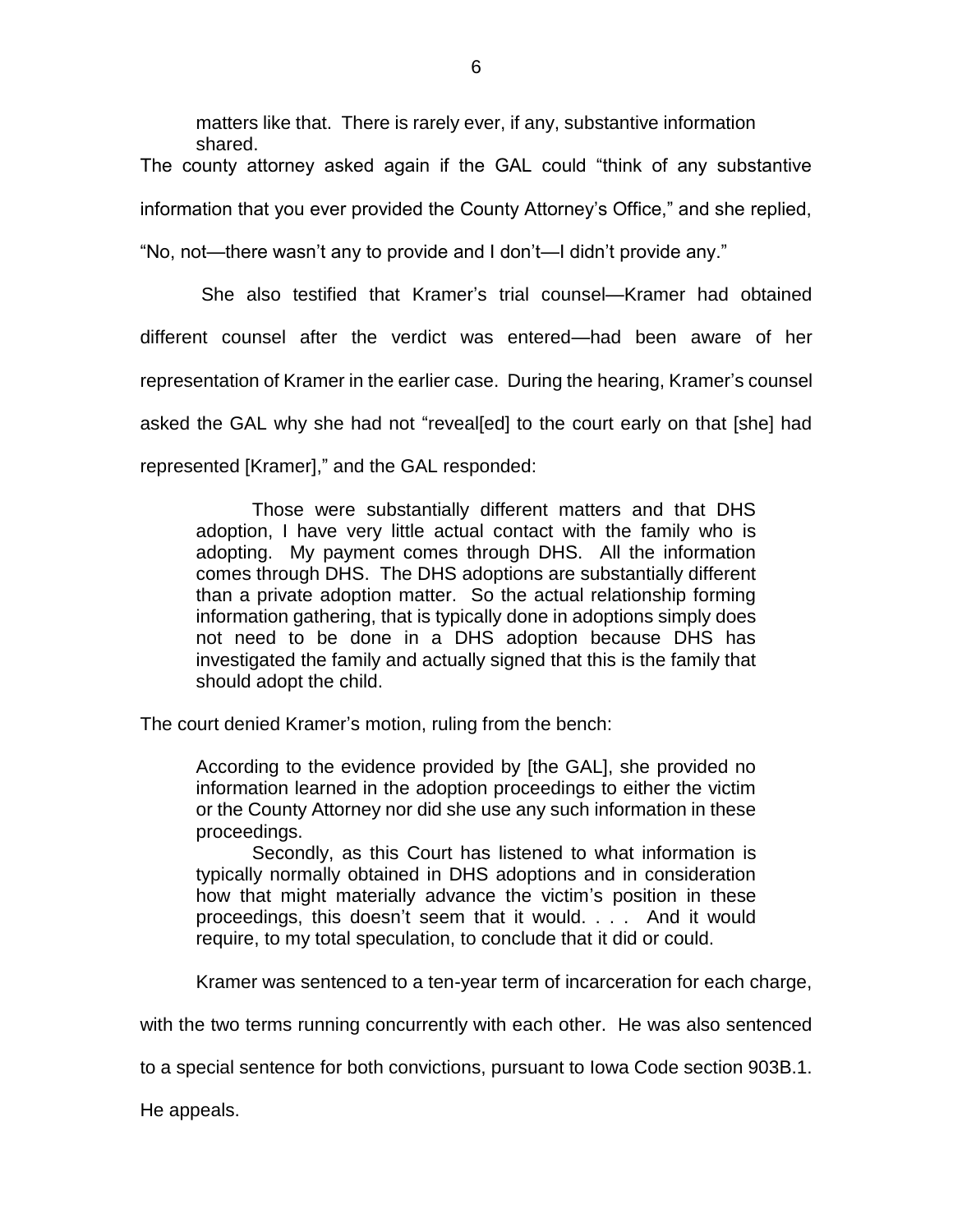# **II. Discussion.**

 $\overline{a}$ 

## **A. Conflict of Interest.**

In a posttrial motion, Kramer informed the court the GAL appointed for P.W. had previously represented him (and his wife) in an adoption proceeding involving DHS. He asked for a new trial pursuant to Iowa Rule of Criminal Procedure 2.24(2)(9), which allows the court to grant a new trial "[w]hen from any other cause the defendant has not received a fair and impartial trial." As we are reviewing the district court's denial of a motion for new trial, $3$  we review the decision for an abuse of discretion.<sup>4</sup> *See, e.g.*, *State v. Atley*, 564 N.W.2d 817, 821 (Iowa 1997) (stating generally that denials of motions for new trial are reviewed for an abuse of discretion).

Kramer must establish both that there was a conflict of interest with the GAL's representation of him and then later his accuser and that he suffered an adverse effect. *See State v. Vaughan*, 859 N.W.2d 492, 500 (Iowa 2015) ("When neither the defendant nor his or her attorney raises the conflict of interest [before trial], the defendant is required to show an adverse effect on counsel's

<sup>&</sup>lt;sup>3</sup> Insofar as Kramer argues trial counsel was ineffective for failing to raise the issue of the conflict sooner in the criminal proceedings, we preserve the argument for further development of the record in a possible later action. *See State v. Johnson*, 784 N.W.2d 192, 198 (Iowa 2010) ("If the defendant requests that the court decide the claim on direct appeal, it is for the court to determine whether the record is adequate and, if so, to resolve the claim. If, however, the court determines the claim cannot be addressed on appeal, the court must preserve it for a postconviction-relief proceeding, regardless of the court's view of the potential viability of the claim."). The hearing on the motion for new trial was inadequate, in our view, to determine whether the conflict created an adverse effect for Kramer.

<sup>&</sup>lt;sup>4</sup> Kramer maintains our review is de novo. If we were reviewing a timely conflict-of-interest allegation, he would be correct. *See State v. Vaughan*, 859 N.W.2d 492, 497 (Iowa 2015). The way the issue was preserved controls our review, and we are reviewing a denial of a motion for new trial. Our review is for an abuse of discretion.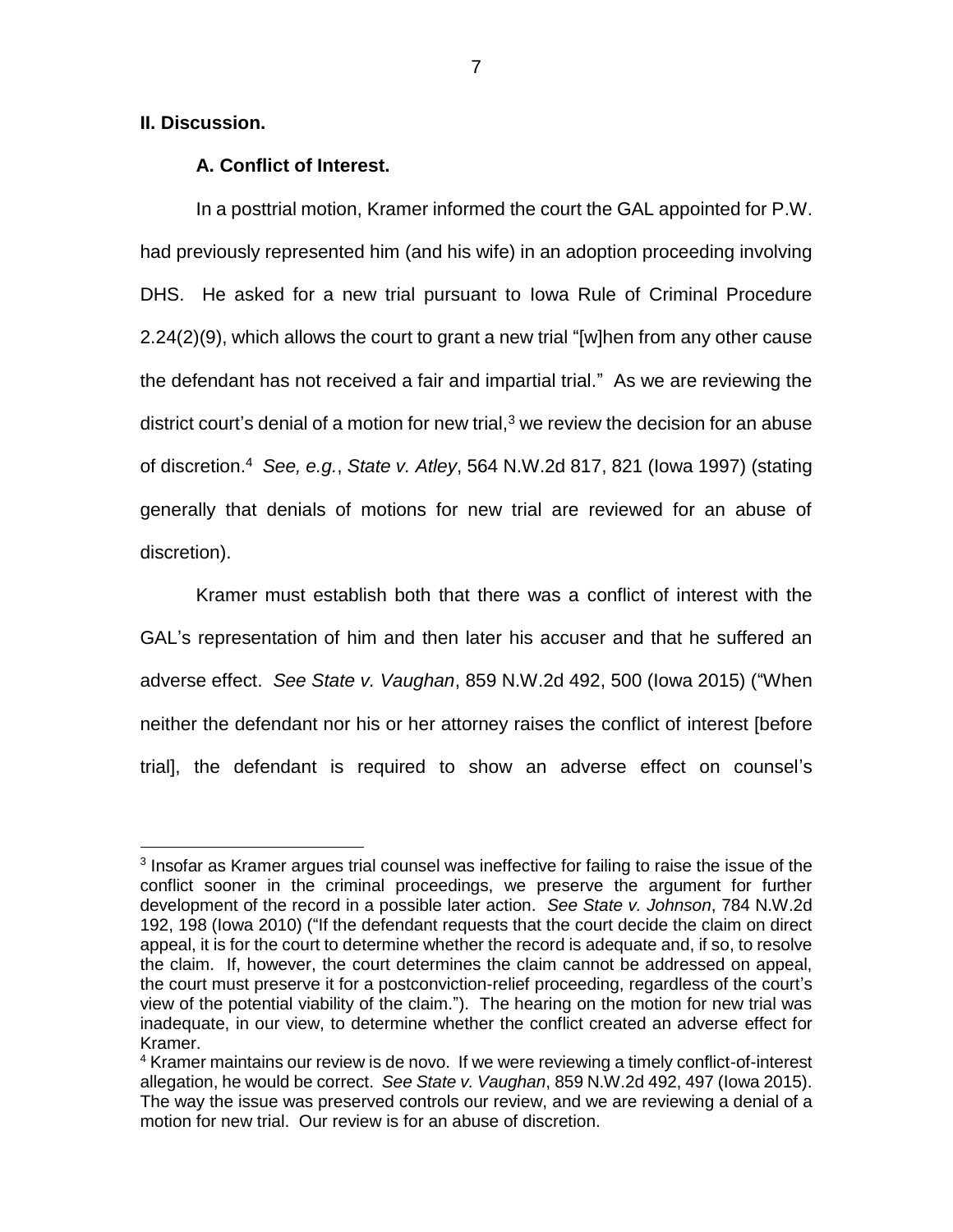performance to warrant reversal, even if the trial court should have known about the conflict and failed to inquire." (citing *Mickens v. Taylor*, 535 U.S. 162, 172–74 (2002))); *see also Cuyler v. Sullivan*, 446 U.S. 335, 337–38, 346–47 (1980) (where neither the codefendants or their joint attorneys raised the issue of a conflict of interest and the district court had no reason to know of the conflict, the defendant challenging his conviction on appeal was required to show an actual conflict existed). "[A]n adverse effect occurs when counsel fails to pursue a plausible strategy or tactic due to the existence of a conflict of interest." *Vaughan*, 859 N.W.2d at 501.

Iowa Rule of Professional Conduct 32:1.9(1) provides, "A lawyer who has formerly represented a client in a matter shall not thereafter represent another person in the same or a substantially related matter in which that person's interests are materially adverse to the interests of the former client unless the former client gives consent, confirmed in writing." If "there is a substantial relationship between the former and current representations," then Kramer has established that there was a conflict of interest. *See Doe ex. rel. Doe v. Perry Cmty. Sch. Dist.*, 650 N.W.2d 594, 598 (Iowa 2002). "In determining whether a substantial relationship exists, we consider: (1) the nature and scope of the prior representation; (2) the nature of the present lawsuit; and (3) whether the client might have disclosed a confidence to her attorney in the prior representation which could be relevant to the present action." *Id.* 

We need not determine if there was a conflict in the GAL's representation of P.W. because Kramer has not even attempted to establish how he was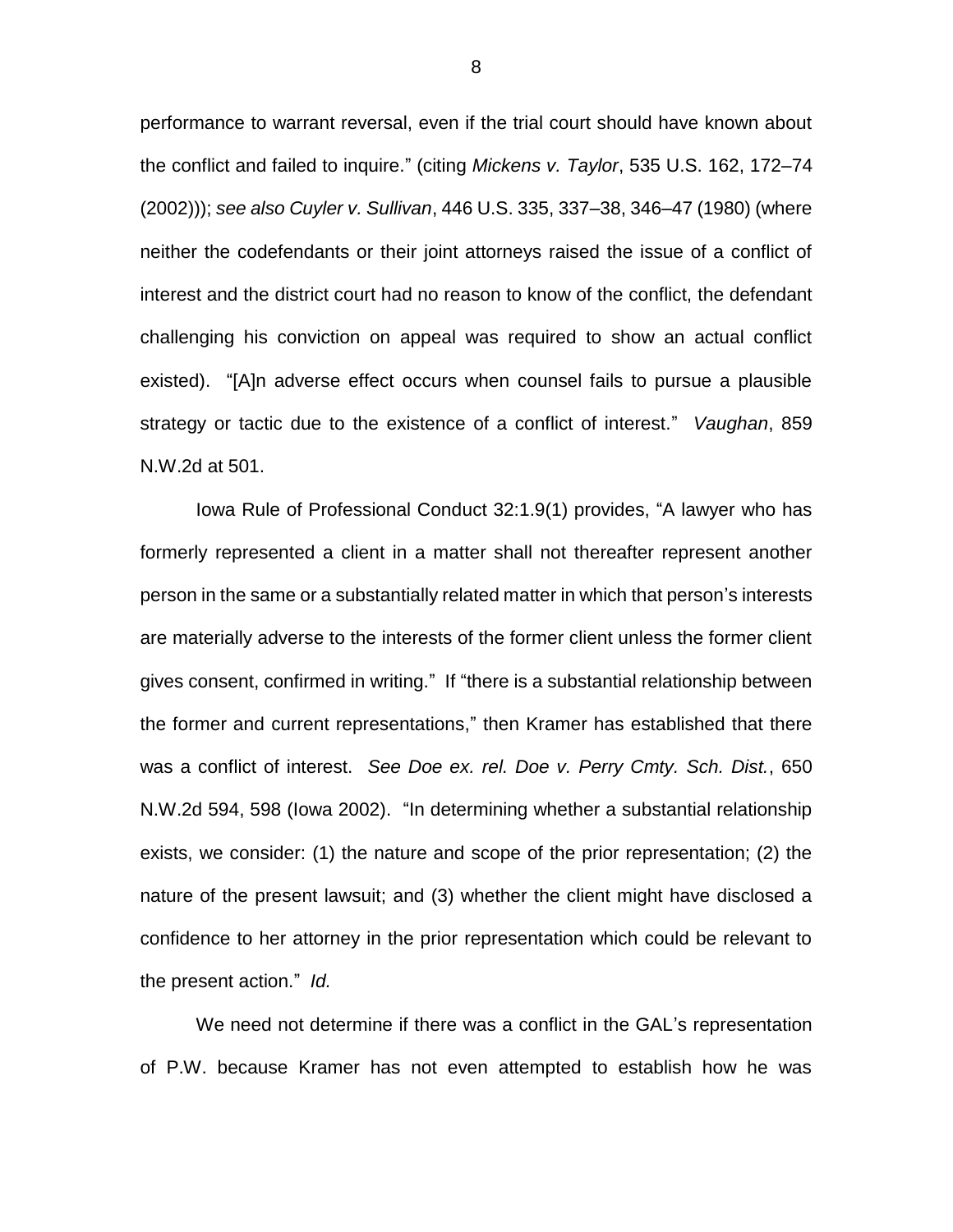negatively impacted.<sup>5</sup> Rather, he maintains, "Since there was a conflict of interest in [the GAL] representing P.W. throughout the trial, a new trial is the only plausible remedy." But "automatic reversal is required under the Sixth Amendment only when the trial court refuses to inquire into a conflict of interest over defendant's or counsel's objection." *Vaughan*, 859 N.W.2d at 500.As stated above, "[T]he defendant still has to establish that the alleged conflict materialized into an *actual* conflict." *Id.* at 500. And here, the court held a hearing at which the GAL testified, although equivocally and apparently with some difficulty of recall, she did not share any privileged information with P.W. or the county attorney. The GAL did, however, actively participate in Kramer's criminal trial proceedings. On this record, we cannot find Kramer has established his trial was unfair as a result of the GAL's representation of the complaining witness. Because Kramer has not established he was adversely affected, we cannot say the trial court abused its discretion when it denied his motion for new trial.

### **B. Sufficiency of the Evidence.**

 $\overline{a}$ 

Kramer challenges the sufficiency of the evidence to support his convictions. Specifically, he maintains the sex-act element of sexual abuse in the third degree and the "touching" element of lascivious acts with a child require skinto-skin contact between the perpetrator and the complaining witness, which was lacking from P.W.'s allegations.

<sup>5</sup> While *Vaughan* prevents us from finding the trial court abused its discretion in denying Kramer's motion for new trial, we are troubled by the attorney's willingness to accept the appointment representing the complaining witness against her former client. Especially here, where the county prosecutor specifically requested the GAL by name and, when asked, the GAL was equivocal in whether she had ever revealed any information to the county attorney.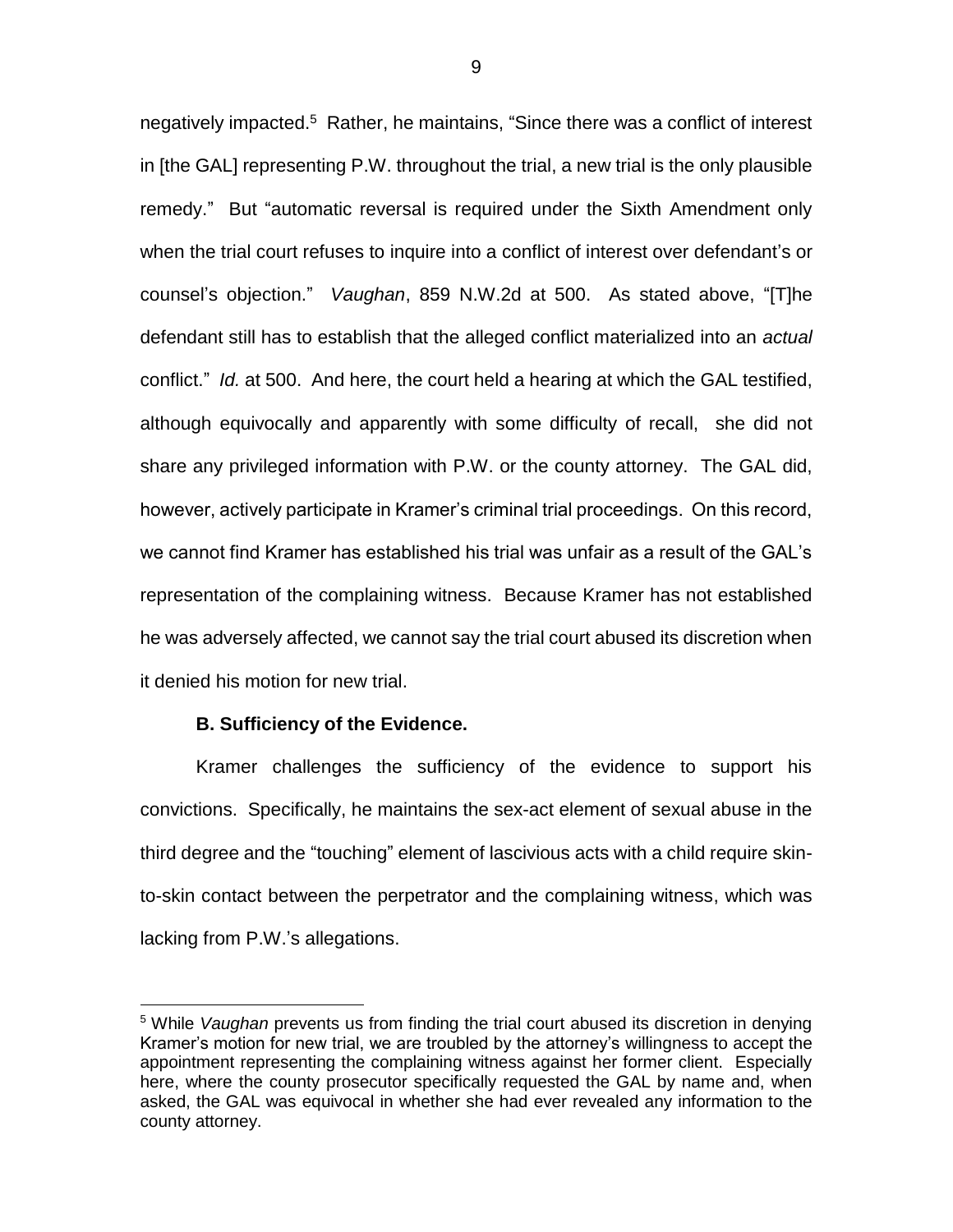We review challenges to the sufficiency of the evidence for correction of errors at law. *See State v. Keeton*, 710 N.W.2d 531, 532 (Iowa 2006). "We consider all record evidence not just the evidence supporting guilt when we make sufficiency-of-the-evidence determinations." *Id.* (citation omitted). "However, in making such determinations, we also view the 'evidence in the light most favorable to the State, including legitimate inferences and presumptions that may fairly and reasonably be deduced from the record evidence.'" *Id.* (citation omitted).

*i. Sexual Abuse in the Third Degree.* Sexual abuse in the third degree is, as relevant here, when a "person performs a sex act" and "[t]he act is between persons who are not at the time cohabitating as husband and wife" and "[t]he other person is twelve or thirteen years of age." Iowa Code § 709.4(1)(b)(2) (2014). A "sex act" includes "[c]ontact between the finger or hand of one person and the genitalia or anus of another person." *Id.* § 702.17(4).

Here, P.W. testified that while he was wearing sweatpants, Kramer "used [her] fingers to kind of massage [his penis] that way." She testified that her hand was over his clothes and Kramer never disrobed. Kramer contends this does not meet the definition of sex act and argues that the legislature would have specified that it meant over-the-clothes touching was included in the act if that was its intention.

However, as Kramer recognizes, our supreme court has already decided otherwise. In *State v. Pearson*, 514 N.W.2d 452, 455 (Iowa 1994), the court held "that skin-to-skin contact is not required in order to establish a 'sex act' under section 702.17." As the court noted, "There is no language in the statute which would limit its scope in this way." *Pearson*, 514 N.W.2d at 455.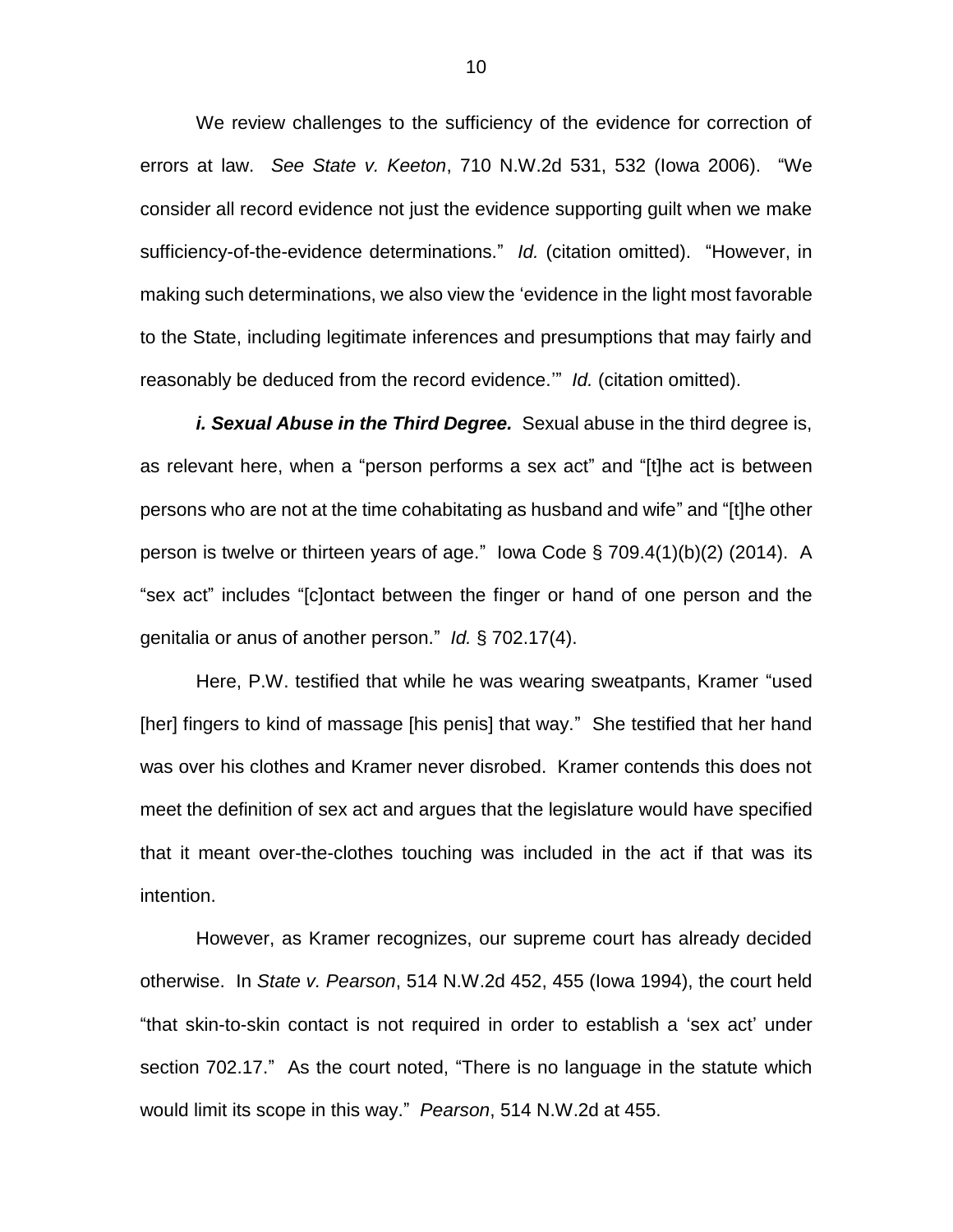Kramer attempts to distinguish the actions P.W. testified about from the actions of the defendant in *Pearson*, noting the defendant in *Pearson* "touched his clothed penis to the clothed anus of the child, while simulating anal sex and making comments about ejaculating on him." Kramer's distinction is that he "made no such comments." But sexual comments are not a necessary part of a "sex act," as defined by the statute. *See* Iowa Code § 702.17. Thus, Kramer's distinction fails.

Additionally, insofar as Kramer maintains we should "narrow" the decision or find it was wrongly decided, it is not this court's role to do so. *See Figley v. W.S. Indus.*, 801 N.W.2d 602, 608 (Iowa Ct. App. 2011) ("[W]e are not at liberty to overturn precedent of our supreme court.").

*ii. Lascivious Acts with a Child.* Iowa Code section 709.8(1)(c) prohibits "any person sixteen years of age or older to" "[c]ause the touching of the person's genitals to any part of the body of a child" "for the purpose of arousing or satisfying the sexual desires of either of them." Here, P.W. testified that Kramer used her feet (which may have been clothed in socks) to massage his penis. She testified Kramer was wearing sweatpants at the time and he never placed her feet under his clothing.

Similar to his argument above, Kramer maintains the "touching" element of section 709.8(1)(c) requires skin-to-skin contact. He argues the clothed contact is prohibited by the less serious offense $6$  of indecent contact with a child—found in Iowa Code section 709.12—and ruling section 709.8 applies to clothed touching "creates substantial overlap." But again, our supreme court has considered and

 $\overline{a}$ 

<sup>&</sup>lt;sup>6</sup> lowa Code section 709.12 is an aggravated misdemeanor, as opposed to a felony.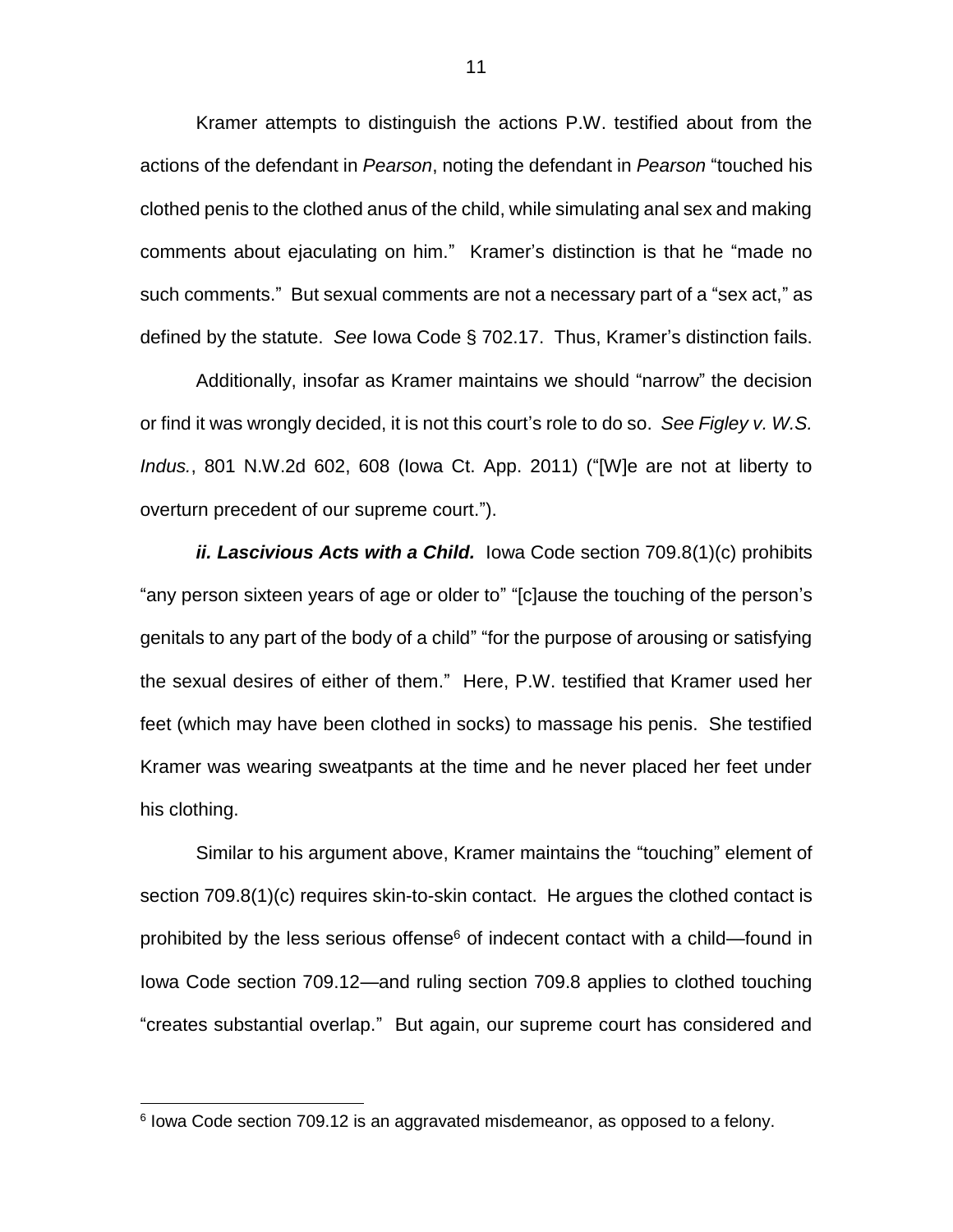ruled on this issue, stating, "[C]ommon ground would not be problematic. Overlap only prevents double convictions or double punishments, not a single conviction on one charge based on the prosecutor's charging discretion." *State v. Alvarado*, 875 N.W.2d 713, 718 (Iowa 2016). Additionally, the court noted such an interpretation would not "create overlap between section 709.8 and section 709.12 because the two statutes address different (though proximate) body parts." *Id.* at 720. The court ultimately ruled, "[A] person can touch another's pubes or genitals within the meaning of Iowa Code section 709.8 . . . without making skin-to-skin contact. As under section 702.17, there is no express requirement of skin-to-skin touching in section 709.8." *Id.* 

Although the *Alvarado* court was asked to determine whether skin-to-skin contact was required under section 709.8(1)(a), where the person is fondling or touching the pubes of genitals of the child, as opposed to section 709.8(1)(c), where the person causes the touching of the person's genitals to the body of the child (the conduct of which Kramer was convicted), there is no reason to treat the two subsections differently. This is especially true considering the supreme court's holding considered section 709.8 generally. *See id.*

Because skin-to-skin contact is not a necessary element for a "sex act" within sexual abuse in the third degree or "touching" within lascivious acts as a child, the district court did not err in convicting Kramer of the two crimes.

## **C. Written Findings.**

Next, Kramer maintains "the district court erred in finding that the alleged victim did not have inconsistencies in her stories or a motive to fabricate in the face of evidence to the contrary."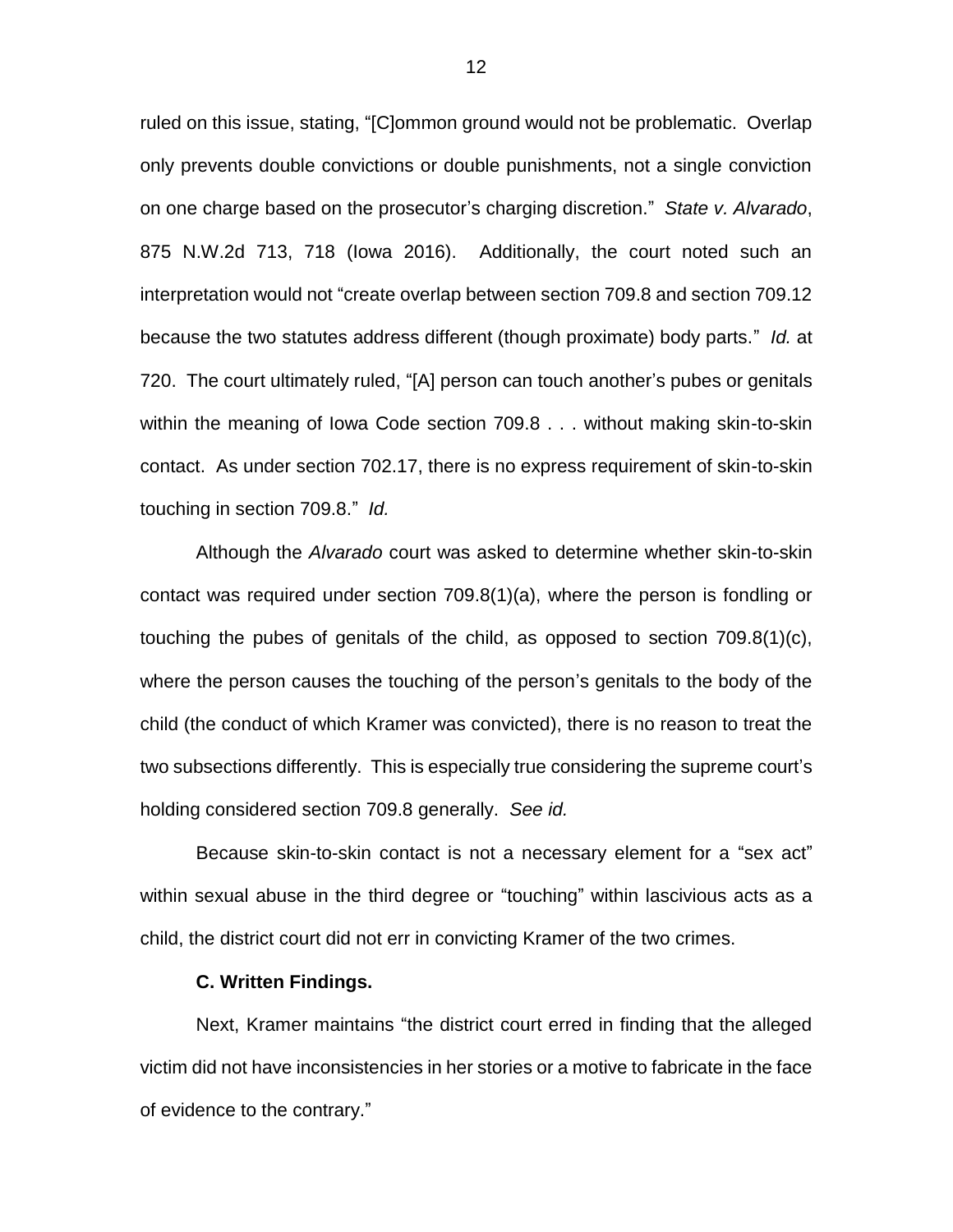It is unclear what type of argument Kramer is making here. He cites a sufficiency-of-the-evidence standard for his preservation argument, but he asks for a new trial, which implies to us that he is challenging the weight of the evidence. *See State v. Smithson*, 594 N.W.2d 1, 3 (Iowa 1999) (reversing the conviction on the sufficiency-of-the-evidence grounds and remanding for the entry of a judgment of acquittal); *see also State v. Ary*, 877 N.W.2d 686, 706 (Iowa 2016) (discussing the court's power to grant a new trial when the verdict is contrary to the weight of the evidence). Additionally, Kramer attacks the court's finding that P.W. was credible, arguing she made inconsistent statements and had a motive to lie. Credibility determinations are properly challenged within a weight-of-the-evidence claim. *See State v. Reeves*, 670 N.W.2d 199, 202 (Iowa 2003) (noting "the power of the court is much broader [when reviewing a challenge to the weight of the evidence because it] may weigh the evidence and consider the credibility of witnesses"). Insofar as it is a weight-of-the-evidence challenge, this has not been preserved for our review.<sup>7</sup> *See State v. Demaris*, No. 03-0979, 2004 WL 159782, at \*1 (Iowa Ct. App. May 26, 2004) (finding the defendant's weight-of-the-evidence challenge was not preserved following a bench trial, when the defendant failed to file a motion for new trial (citing *State v. Ellis*, 578 N.W.2d 655 (Iowa 1998))).

If we understand Kramer's argument as one that specifically challenges whether there is substantial evidence to support the court's factfinding that (1) P.W. did not make any material inconsistent statements and (2) she had no motive to

 $\overline{a}$ 

<sup>&</sup>lt;sup>7</sup> We acknowledge that Kramer filed two motions for new trial, but neither specifically challenged the weight of the evidence.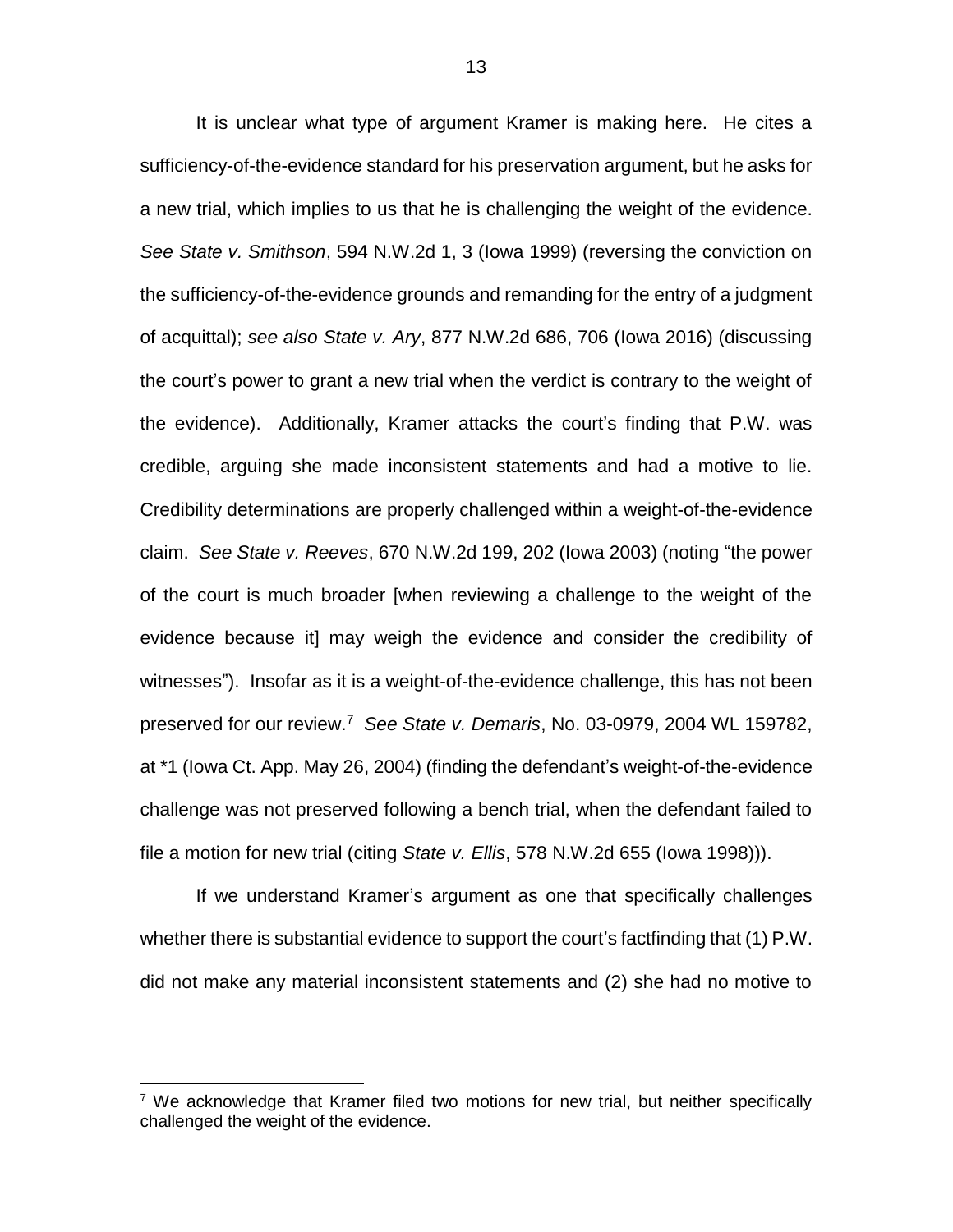lie, it is unclear what advantage Kramer receives from such a challenge.<sup>8</sup> *See State v. Thomas*, 561 N.W.2d 37, 39 (Iowa 1997) ("We review sufficiency-ofevidence challenges for correction of errors at law. The trial court's findings of guilt are binding on appeal if supported by substantial evidence"). Even if he "wins" these claims, he has done nothing to attack the district court's ruling that Kramer was not credible when testifying about whether Kramer had used P.W.'s feet and then her hand to massage his penis through his sweatpants. Although the court relied in part on the above findings to reach the conclusion P.W. was credible, it also noted her testimony about the event "was reasonable and consistent with surrounding circumstances," whereas Kramer's testimony that he had given P.W. a hand massage "where either one or both of [them] would fall asleep" and her hand would then "relax and fall" into his genital area was not credible. As the court ruled:

The testimony of the Defendant and [his wife] that P.W.'s hand would fall into the Defendant's lap when P.W. and Defendant would both fall asleep during a hand massage is not reasonable under the circumstances. What they say is conceivable only in the unlikely situation that P.W. and Defendant would fall asleep at precisely the same time. It otherwise makes little sense. If the Defendant fell asleep first it would seem he would cease massaging and it does not seem likely that P.W. would have allowed her hand to fall onto the Defendant's genitals. On the other hand, if P.W. would have fallen asleep first, it seems there would have been no legitimate purpose for the Defendant to continue to massage P.W.'s hand while she slept and until the Defendant also fell asleep and allowing P.W.'s hand to then fall onto his genitals. In short, the Defendant's explanation as to why P.W.'s hand came into contact with his genitals

 $\overline{a}$ 

<sup>&</sup>lt;sup>8</sup> Even if we determine there is not substantial evidence to support the district court's finding that P.W. had no motive to lie, that is not the same thing as finding P.W. actually lied. Similarly, P.W. could have made inconsistent statements—such as writing in her journal that Kramer "showed it to her" but testifying that she had never seen his penis but still been found credible regarding whether Kramer used her hand and feet to massage his penis.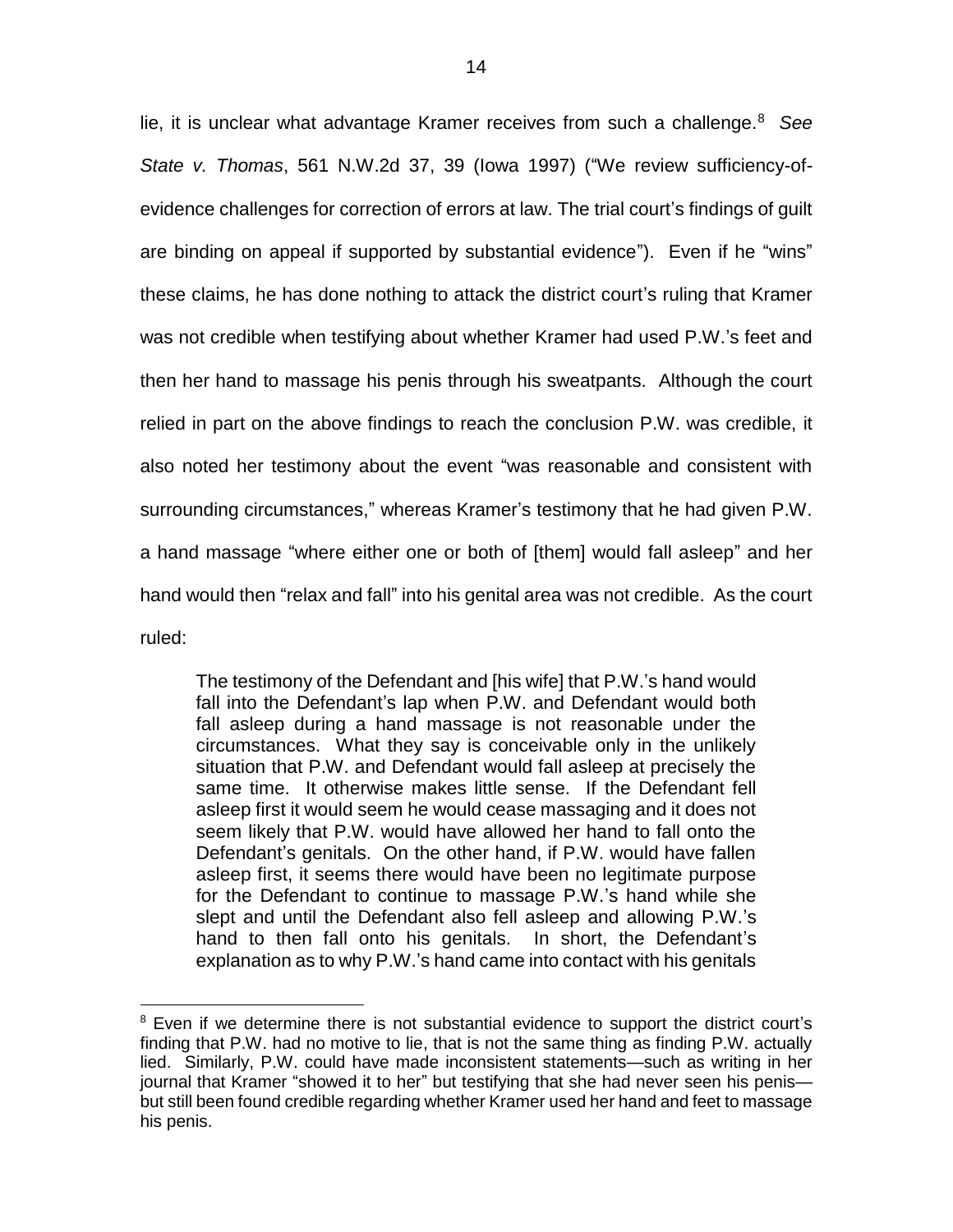is not reasonable and diminishes the credibility of the Defendant and his wife.

Even if Kramer was successful in claiming substantial evidence does not support the specific findings of fact he has challenged, viewing the evidence in the light most favorable to the State, there is sufficient evidence to convict Kramer of sexual abuse in the third degree and lascivious acts with a child.

## **D. Weight of the Evidence: P.W.'s Journal.**

Kramer maintains the district court erred in giving the writings in P.W.'s journal no weight. At trial, Kramer offered what he contended were some photocopied pages from P.W.'s journal. When asked if she recognized the document, P.W. testified she "d[id]n't know what journal or anything this would be in." When asked if it was her handwriting, P.W. stated it "[l]ooks like it" and said it "might have been" from one of her journals. She testified, "Maybe one of my old journals maybe. I'm not sure." When asked if it was a true and accurate representation of what she wrote, she responded, "I can't read some of the stuff on here. I can't make out some of this." The State objected to the admission of the page, claiming there was a lack of foundation as to identification or accuracy. The district court admitted the document as an exhibit.

In its written ruling, the court ruled, "Considering all the circumstances, including the fact the original notebook was not provided or identified and the source of the photocopy was not otherwise established, the court has given this exhibit no weight." Kramer maintains this was an abuse of discretion.

As noted above, in order to preserve a challenge to the weight of the evidence, Kramer must have filed a motion for new trial alleging the same. *See*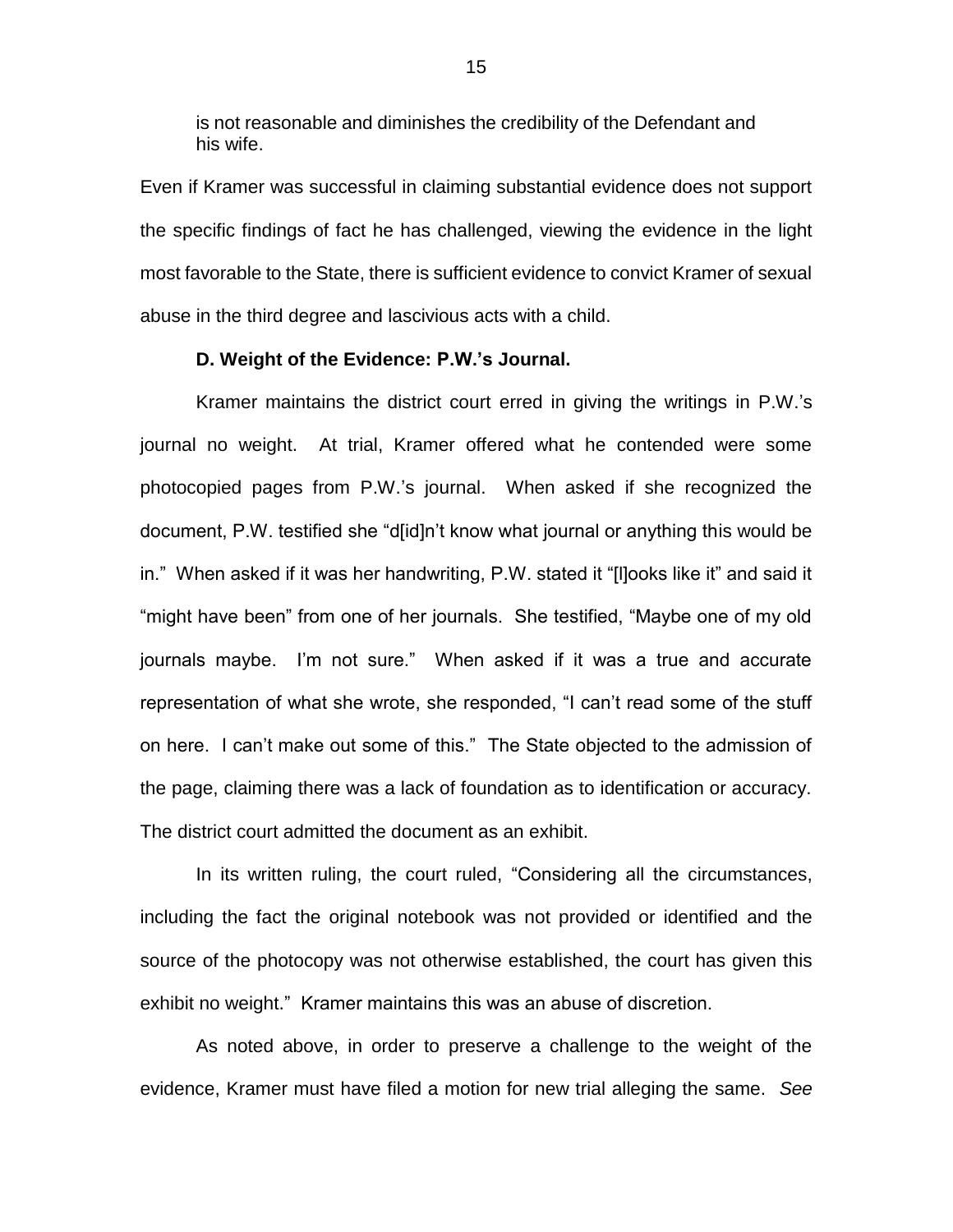Iowa R. Crim. P. 2.24(2)(b)(6); *State v. McCullough*, No. 11-1949, 2012 WL 5541238, at \*4 (Iowa Ct. App. Nov. 15, 2012) ("The State contends [the defendant] waived this argument by failing to raise a weight-of-the-evidence argument in his motion for new trial or at the hearing on that motion. Because the defendant did not advance that ground for a new trial, the district court did not address the weight of the evidence in its ruling. We agree with the State that [the defendant] did not preserve error on the weight-of-the-evidence argument."). Although he filed two motions for new trial, neither raised the issue of alleged error.

This claim has not been preserved for our review, and we do not consider it further. *See Lamasters v. State*, 821 N.W.2d 856, 862 (Iowa 2012) ("It is a fundamental doctrine of appellate review that issues must ordinarily be both raised and decided by the district court before we will decide them on appeal." (citation omitted)).

#### **E. Second Deposition.**

Kramer claims the district court should not have prevented him from deposing P.W. a second time after the State filed an amended and substituted trial information. While defendants generally have a right to depose witnesses to be called on behalf of the State, "the right is subject to reasonable regulation [by the trial court.]" *State v. Clark*, 814 N.W.2d 551, 563 (Iowa 2012) (alteration in original). The right is provided by Iowa Rule of Criminal Procedure 2.13, which "does not delineate a right to a second deposition." *Id.* at 564. Additionally, "the right to present a defense does not afford a criminal defendant the right to depose witnesses. A criminal defendant has no due process right to pretrial discovery." *Id.* at 561. Thus, we review for an abuse of discretion. *See State v. Neiderbach*,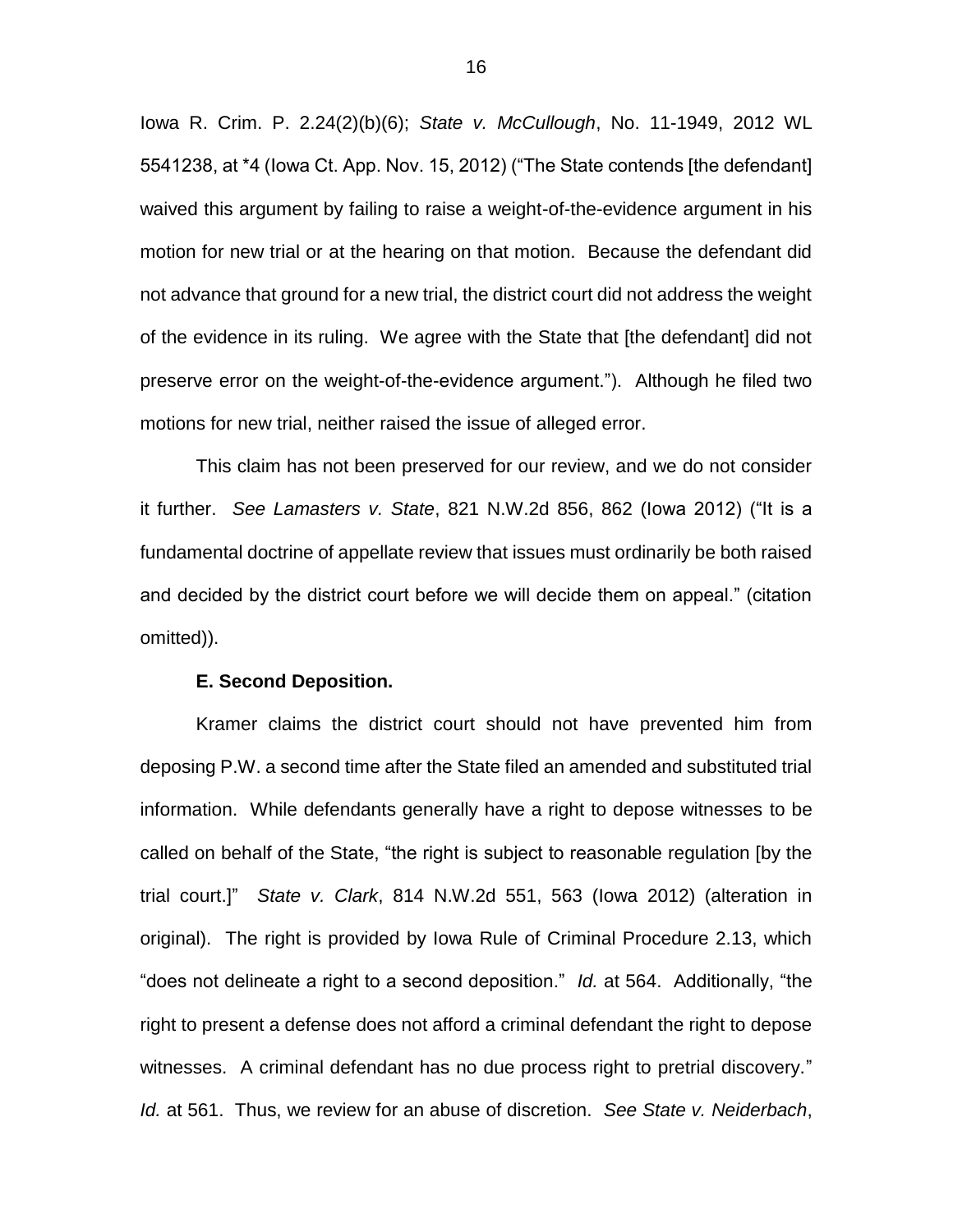837 N.W.2d 180, 190 (Iowa 2013) ("Nonconstitutional challenges to discovery rulings are reviewed for an abuse of discretion.").

Kramer maintains the district court should have allowed him to depose P.W. a second time because his "case vastly changed after the State amended the charges" from one aggravated misdemeanor to two class "C" felonies. However, as the district court recognized, the changed charges were the result of information provided by P.W. in her initial deposition and "all are based on the same conduct and incident."<sup>9</sup> Additionally, in its ruling, the court invited Kramer to "fil[e] an application for a further deposition of the child victim specifying his intended area(s) of inquiry and why the current deposition is not sufficient in those regards." Kramer did not do so before trial, and he has not elucidated on appeal how a second deposition would have benefitted him.

Under these circumstances, we cannot say the district court abused its discretion in preventing Kramer from taking a second deposition of P.W.

### **F. Admission of Deposition Testimony.**

Kramer maintains the district court erred in admitting P.W.'s deposition over his objection at trial. Kramer maintains the deposition testimony was inadmissible hearsay. *See State v. Rainsong*, 807 N.W.2d 283, 289 (Iowa 2011) ("If the declarant would reasonably expect the prosecution to use his or her extrajudicial

 $\overline{a}$ 

<sup>&</sup>lt;sup>9</sup> Kramer also maintains:

At the time of the first deposition, the fact that there were clothes on or off was completely immaterial. The details and nature of the touching were also somewhat immaterial, given the fact that any touching of the area through the clothing satisfied the elements of indecent contact with a child. That is not necessarily true for the elements of sex act and touching for sex abuse in the third degree and lascivious acts with a child.

As we have already rejected this argument above, we do not consider it again.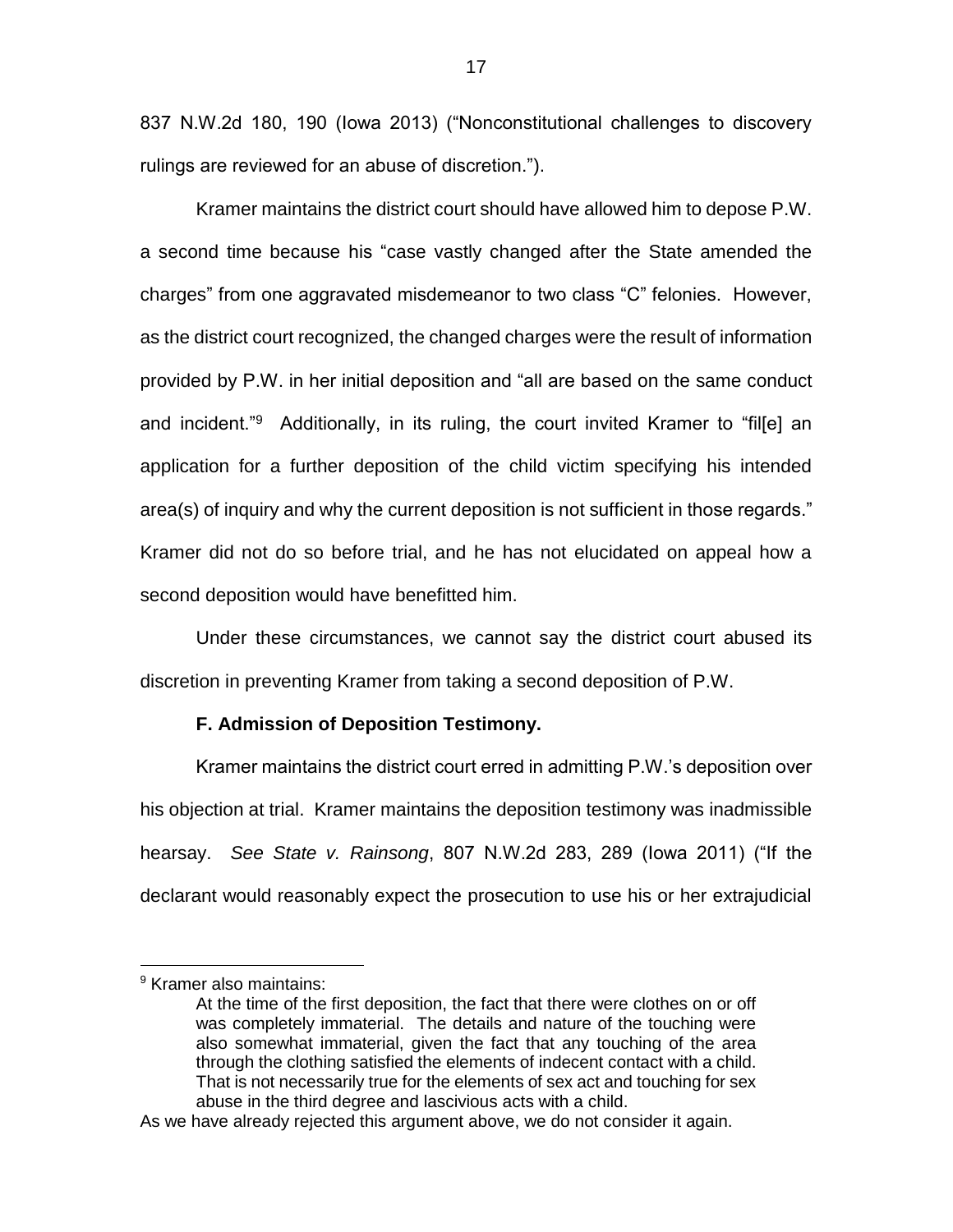statements contained in affidavits or depositions at trial, the extrajudicial statements are testimonial hearsay."). We review a court's hearsay ruling for correction of errors at law. *See State v. Elliot*, 806 N.W.2d 660, 667 (Iowa 2011). "[A]dmission of hearsay evidence is prejudicial to the nonoffering party unless the contrary is shown." *Id.* (quoting *State v. Ross*, 573 N.W.2d 906, 910 (Iowa 1998)).

At trial, P.W. testified she was getting a foot massage from Kramer when she fell asleep, later awaking to find him using her foot to massage his penis through his clothing. During cross-examination, defense counsel asked if P.W. remembered being asked during her deposition to tell him in her own words what she remembered. He then read her statement from her deposition, "[W]hat happened was I started to fall asleep and everything and I was really comfy and I fell asleep and then I came in and out of sleep. I found myself with my foot in [Kramer's] area," before asking, "So is that testimony what you said at the deposition . . . different than what you said here today?" In response, the State offered various lines from eight pages of P.W.'s deposition to rebut the defense's implication P.W. had changed her testimony.

The court admitted the lines offered by the State, ruling:

The Court will be glad to receive into evidence any portion of the deposition that relates to that portion which has been offered by [defense counsel] and also any portion of it that goes to the—goes to rebut the implication that the witness is changing her testimony regarding the massaging or anything else.

Iowa Rule of Evidence 5.801(d)(1)(B) provides that a declarant-witness's prior statement, when the declarant testifies and is subject to cross-examination about that statement, and which is "consistent with the declarant's testimony and is offered to rebut an express or implied charge that the declarant recently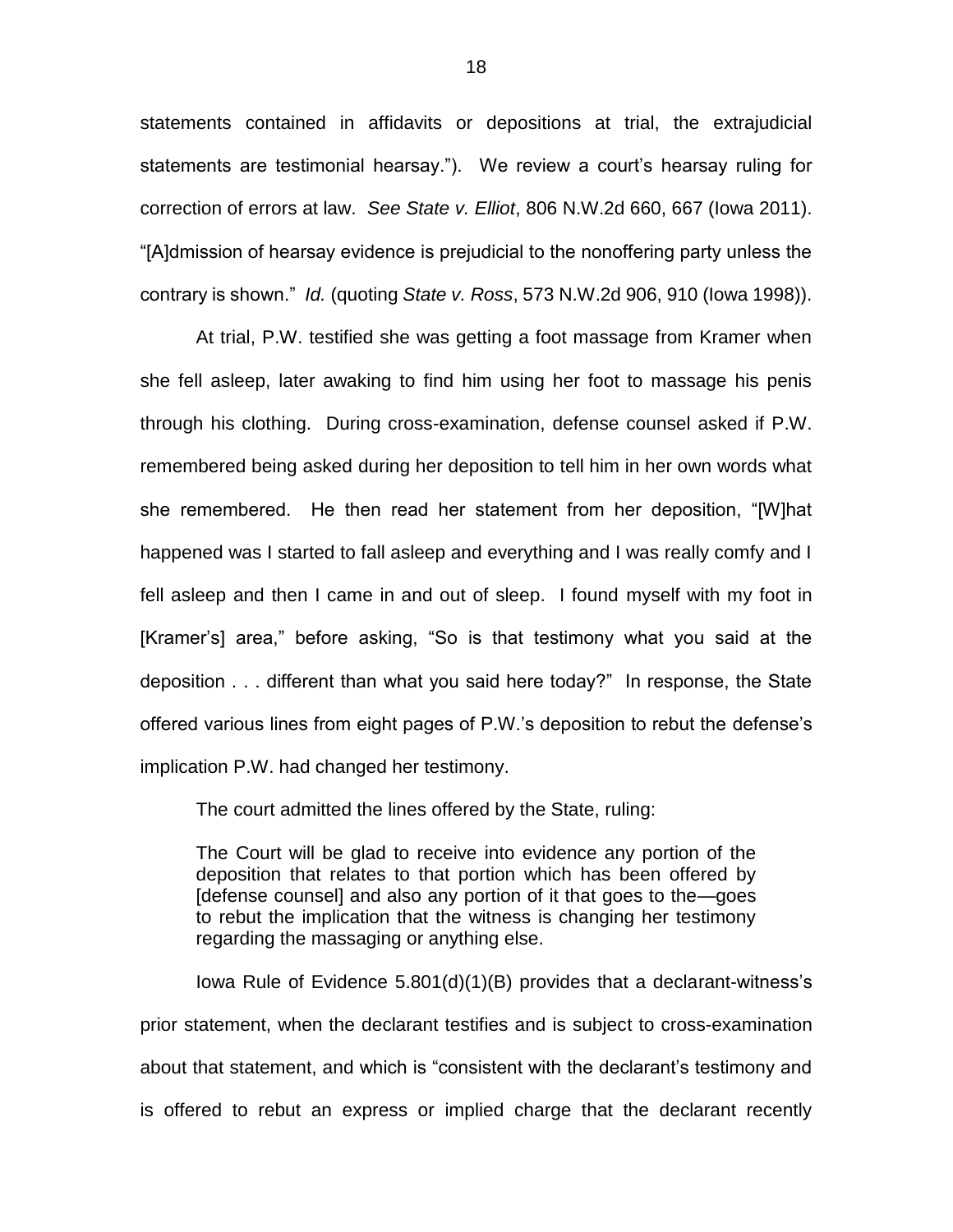fabricated it or acted from a recent improper influence or motive in so testifying," is not hearsay. Here, Kramer maintains that the deposition testimony admitted by the district court was not directly responsive to the defense's implication P.W. had changed her story by testifying Kramer was giving her a foot massage at the time she initially fell asleep. The State concedes in its appellate brief that the excerpts "were not directly responsive to the purported impeachment."

However, the State was allowed to offer P.W.'s prior consistent statements—even those not directly on point regarding when or whether she fell asleep—to rebut the defense's implication her version of events had been recently fabricated and to rehabilitate P.W.'s credibility. *See, e.g.*, *State v. Johnson*, 539 N.W.2d 160, 163 (Iowa 1995) ("[W]e have held the use of prior statements consistent with a witness's testimony is appropriate to rehabilitate an impeached witness.")<sup>10</sup>; *State v. Brotherton*, 384 N.W.2d 375, 380 (Iowa 1986) (holding prior consistent statements of sexual abuse victim relayed to a social worker were admissible to rebut the implication of improper influence or motive on crossexamination). The State could offer the evidence "to rebut the defendant's express and implied allegations of improper motive." *Johnson*, 539 N.W.2d at 163 (citing David F. Binder*, Hearsay Handbook* § 2.12, at 70 (3d ed. 1991) ("The credibility of a witness is impeached when a party suggests that the witness is an unreliable historian. Such suggestion may be made by . . . charging or implying that the

 $\overline{a}$ 

<sup>10</sup> Since *Johnson*, a second component of whether statements are admissible under rule  $5.801(d)(1)(B)$  is whether the prior consistent statement was made before the alleged improper motive to fabricate arose. 539 N.W.2d at 165. Here, we understand defense counsel's implication at trial to be that P.W.'s story or version of events had changed since her deposition; thus the deposition testimony used by the State preceded the time of the alleged fabrication. Neither party raised the issue of timing in their appellate briefs.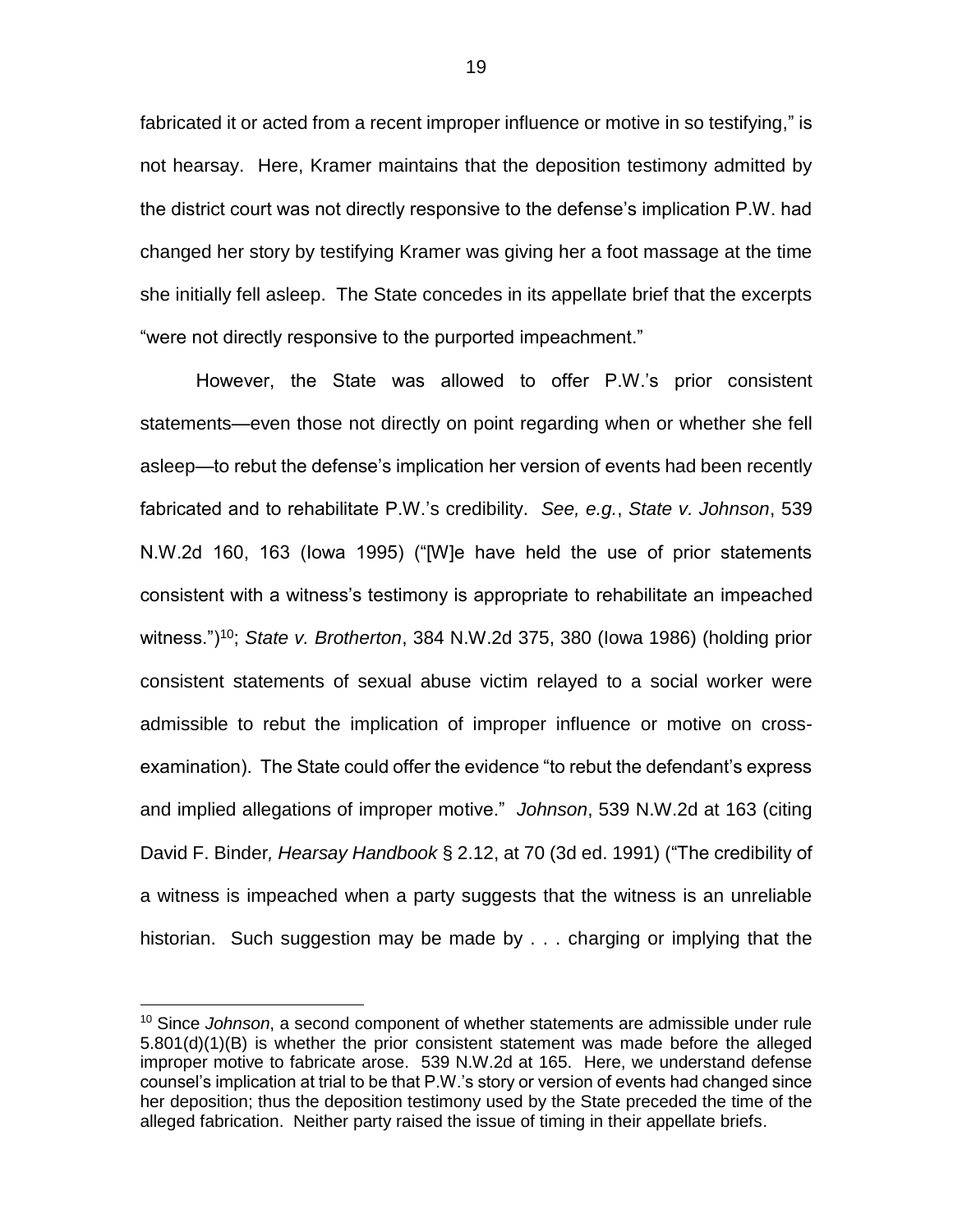witness's testimony is the product of conscious fabrication.")). Insofar as the admitted portion contained more than prior consistent statements, we note the district court clearly articulated the purpose for which the deposition was admitted and its intention to restrict the evidence to such use. *See Jasper v. State*, 477 N.W.2d 852, 857 (Iowa 1991) ("[In a bench trial, a] court's mere knowledge of inadmissible evidence does not predicate error if the court states it will not consider the inadmissible evidence.").

We cannot say the district court erred in this evidentiary ruling.

## **III. Conclusion.**

Having considered each of Kramer's claims and finding no reversible error, we affirm his convictions.

## **AFFIRMED.**

Vaitheswaran, P.J., concurs; McDonald, J., concurs specially.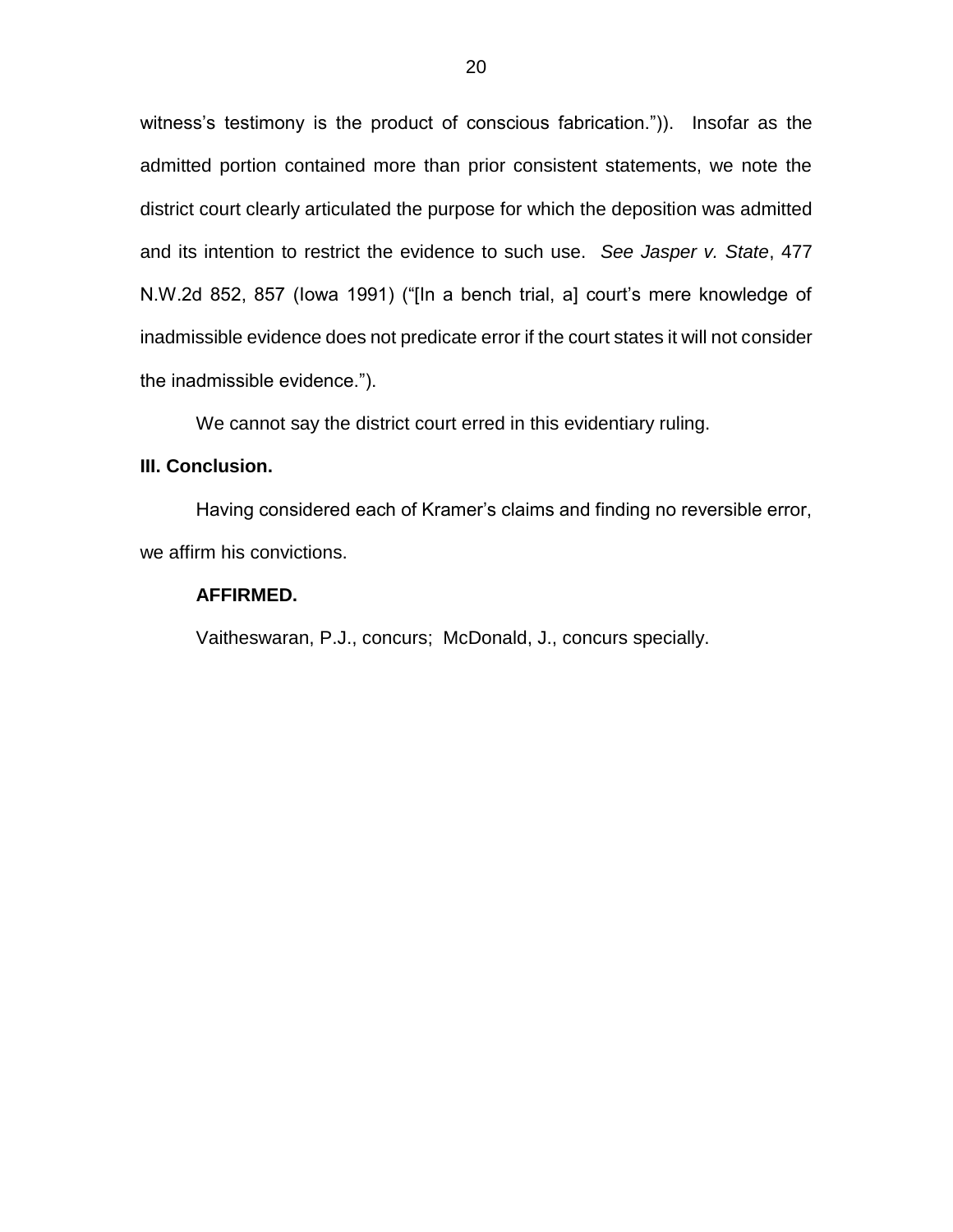**MCDONALD, Judge** (concurring specially)

The Sixth Amendment to the United States Constitution provides that "[i]n all criminal prosecutions, the accused shall enjoy the right to . . . have the assistance of counsel for his defense." Article I, section 10 of the Iowa Constitution provides the same guarantee. "The right to counsel is the right to the effective assistance of counsel." *State v. Williams*, 207 N.W.2d 98, 104 (Iowa 1973). The accused's right to the effective assistance of counsel can potentially be compromised when defense counsel operates under conflict of interest. This is not such a case. I thus disagree with the rationale set forth in section II.A, and I write separately on that issue only.

Kramer presents this case as a conflict-of-interest case, and the majority analyzes his claim within the framework set forth in *State v. Vaughan*, 859 N.W.2d 492, 500 (Iowa 2015). In *Vaughan*, conflicted counsel represented the defendant during pretrial proceedings. *See id.* at 501. Conflicted counsel was removed from the case well before trial, and conflict-free counsel represented the defendant throughout the remainder of the proceedings. *See id.* Nonetheless, the defendant claimed the entire proceeding was tainted and new trial was required. In resolving the claim, the supreme court surveyed the doctrine regarding attorney conflicts of interest. *See id.* at 498-501. After reviewing the relevant precedents, the supreme court rejected the defendant's claim, concluding the defendant failed to "demonstrate that the conflict had an adverse effect on counsel's performance." *Id.* at 501. "[A]n adverse effect occurs when counsel fails to pursue a plausible strategy or tactic due to the existence of a conflict of interest." *Id.* The salient point in *Vaughan*, for present purposes, is the defendant claimed *his defense counsel*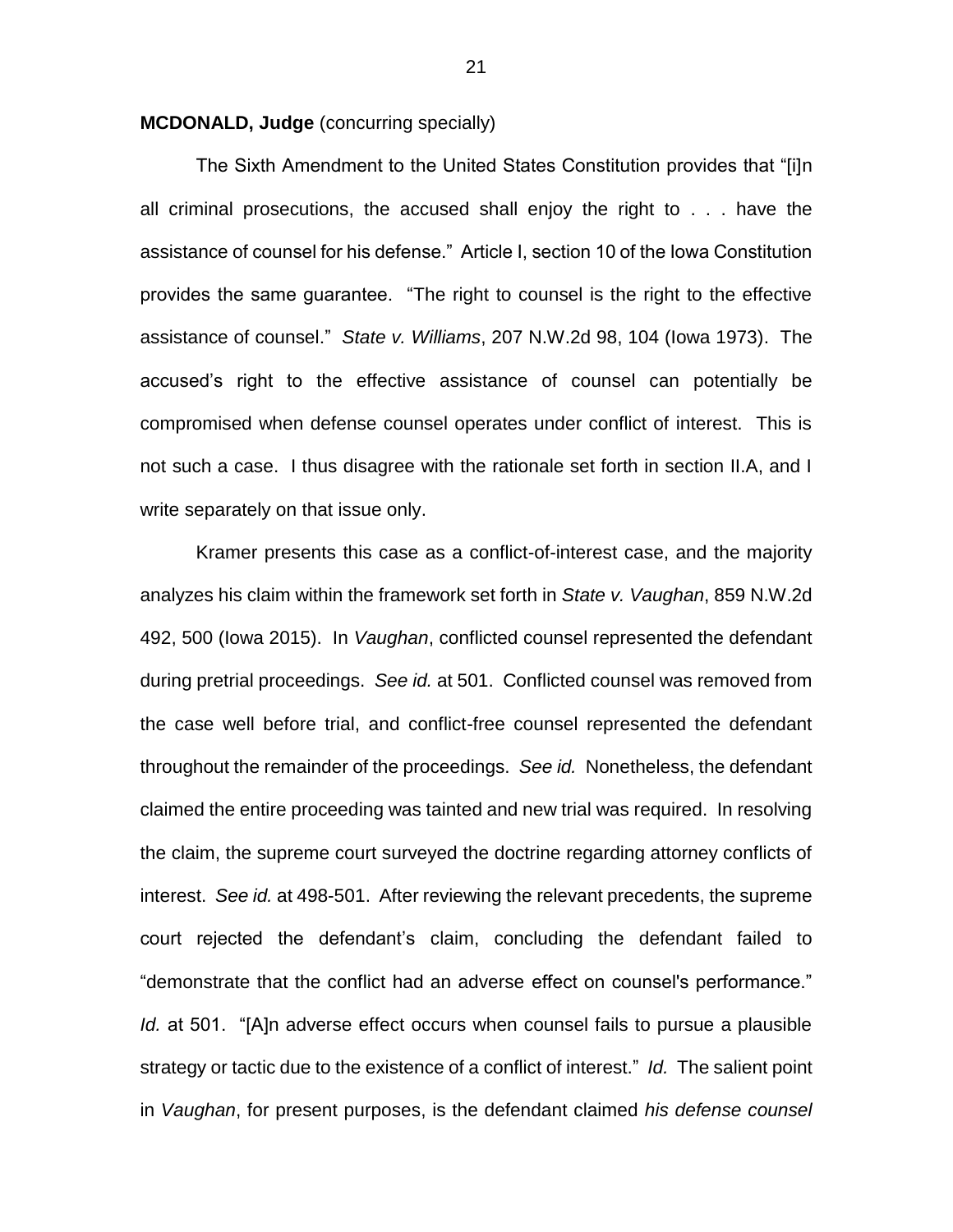was operating under a conflict of interest that had an adverse effect on *his defense counsel's* performance. *See id.* 498–99 ("Vaughan next alleges his pretrial counsel, Henson, labored under an impermissible conflict of interest that requires us to grant a new trial.").

As in *Vaughan*, the relevant precedents address *defense counsel's* conflict or alleged conflict of interest. *See, e.g., Mickens v. Taylor*, 535 U.S. 162, 174 (2002) ("[I]t was at least necessary, to void the conviction, for petitioner to establish that the conflict of interest adversely affected his counsel's performance."); *Wood v. Georgia*, 450 U.S. 261, 262–63 (1981) (raising sua sponte claim that the "petitioners may be in their present predicament because of the divided loyalties of their counsel"); *Cuyler v. Sullivan*, 446 U.S. 335, 337 (1980) ("The question presented is whether a state prisoner may obtain a federal writ of habeas corpus by showing that his retained defense counsel represented potentially conflicting interests."); *Holloway v. Arkansas*, 435 U.S. 475, 476–77 (1978) (resolving claim where codefendants' appointed counsel was "confronted with the risk of representing conflicting interests" due to joint representation of codefendants); *State v. McKinley*, 860 N.W.2d 874, 879 (Iowa 2015) (addressing claim involving defense counsel's conflict of interest); *State v. Smitherman*, 733 N.W.2d 341, 345 (Iowa 2007) ("On appeal, Smitherman [argues] his state and federal constitutional rights were violated because of an impermissible conflict of interest that was created by the [public defender's] simultaneous representation of the prosecution's witness and himself."); *State v. Watson*, 620 N.W.2d 233, 235 (Iowa 2000) ("On appeal, Watson asserts that his attorney . . . had an actual conflict of interest or a serious potential conflict of interest when he maintained dual representation of the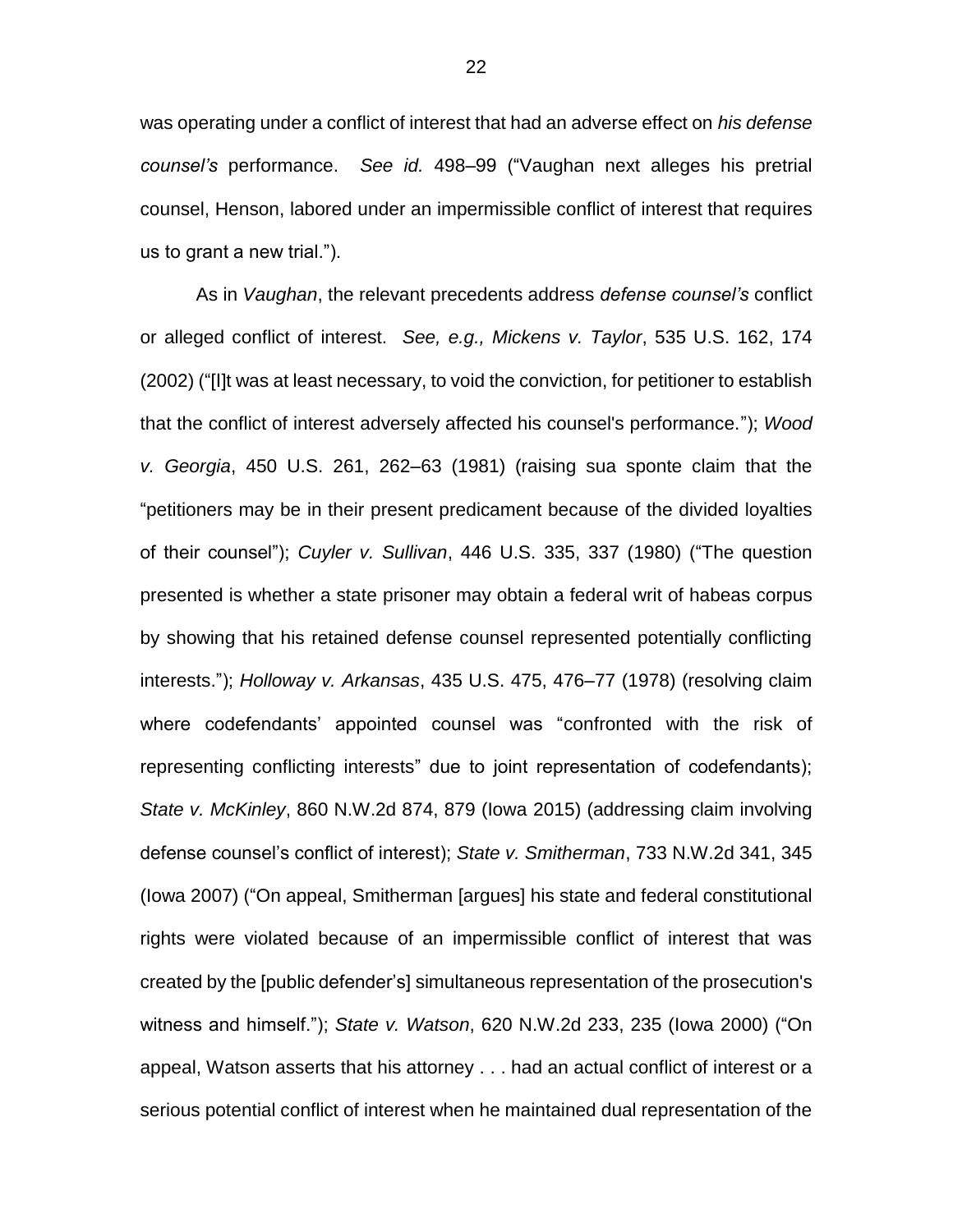defendant and . . . a key prosecution witness whose interests were adverse to the defendant.").

These cases are inapplicable here. Kramer was represented by counsel during this criminal proceeding. Kramer does not contend his defense counsel was operating under a potential or actual conflict of interest. Nor does Kramer contend his defense counsel's non-existent potential or actual conflict of interest had an adverse effect on defense counsel's performance. Instead, Kramer claims the victim's guardian ad litem—not lawyer—may have had a conflict of interest due to the guardian ad litem's prior representation of Kramer in an adoption proceeding substantially unrelated to this case. The primary flaw in Kramer's argument is the failure to recognize the significance of the distinction between concurrent- and successive-representation cases and the significance of the order of representation in successive-representation cases. If anything, this is a successive-representation case. In the typical successive-representation case, the lawyer first represents a client in one matter and then represents the defendant in a subsequent matter in which the prior client is a witness or victim. *See, e.g., United States v. Johnson*, 131 F.Supp.2d 1088, 1093 (N.D. Iowa 2001) (explaining a successive-representation case as one "where an attorney representing a defendant has previously represented codefendants or trial witnesses"). In the typical case, defense counsel's representation of the defendant in the subsequent proceeding might be compromised due to the prior representation, e.g., defense counsel might not conduct vigorous cross-examination of the former client. *See id.* at 1096. In the typical case, it is defense counsel's advocacy that is at issue. Even then, our supreme court has required the defendant to show an actual conflict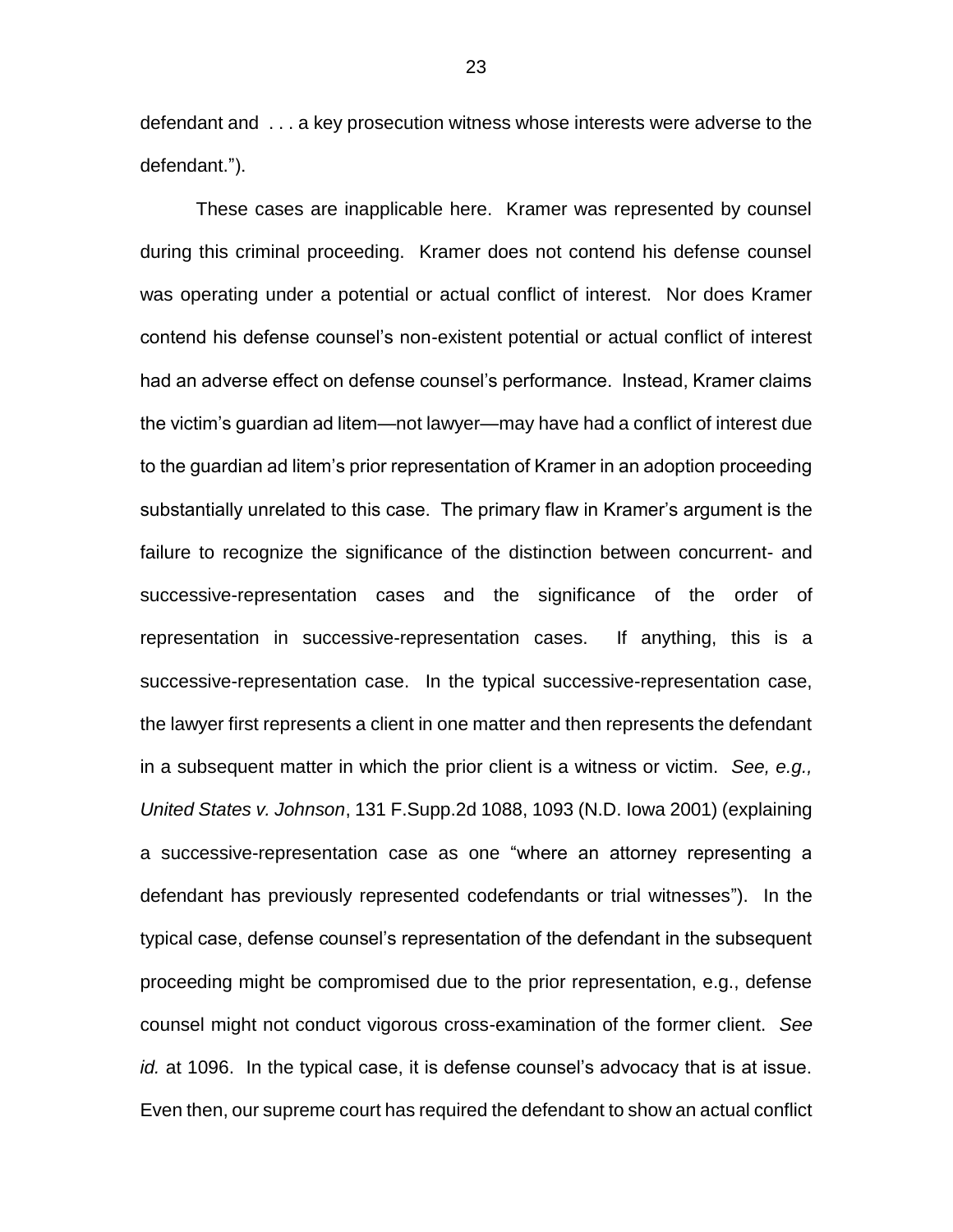of interest. *See Pippins v. State*, 661 N.W.2d 544, 550 (Iowa 2003) ("We conclude that, in this case, there was not a continuing relationship between the defense counsel and the victim. . . . There are, therefore, no divergent interests that could provide a basis to claim a Sixth Amendment violation."). In this case, the first representation was of the defendant in an adoption proceeding. In the successive representation, the guardian ad litem merely advised the victim. Kramer's defense counsel's conduct is simply not at issue.

The application of our conflict-of-interest precedents on the facts presented here "entails the pounding of a square peg into a round hole." *United States v. Poe*, 428 F.3d 1119, 1122 (8th Cir. 2005). "[T]he right to conflict-free representation . . . [under] the Sixth Amendment . . . is held by criminal defendants objecting to their own attorneys." *Page v. Ark. Dep't of Corr.*, 49 Fed. Appx. 663, 665 (8th Cir. 2002) (per curiam) (unpublished). In successive-representation cases in which a witness or victim's counsel in a criminal proceeding had previously represented the defendant, courts have found the conflict-of-interest analysis inapplicable or have otherwise rejected the claim. *See, e.g., United States v. Green*, 701 F.3d 541, 543 (8th Cir. 2012) (rejecting application of conflictof-interest cases and stating the doctrine "applies where the trial court fails to inquire regarding a possible conflict of interest related to the attorney representing the defendant"); *United States v. Taft*, 221 Fed. Appx. 277, 279 (4th Cir. 2007) (per curiam) (unpublished) (rejecting right-to-counsel and due process claims where defendant's former lawyer represented witness in criminal proceeding against defendant); *Poe*, 428 F.3d at 1122; *People v. Pepe*, 689 N.Y.S.2d 310, 313 (N.Y. App. Div. 1999) ("[W]e conclude that, because defendant was represented by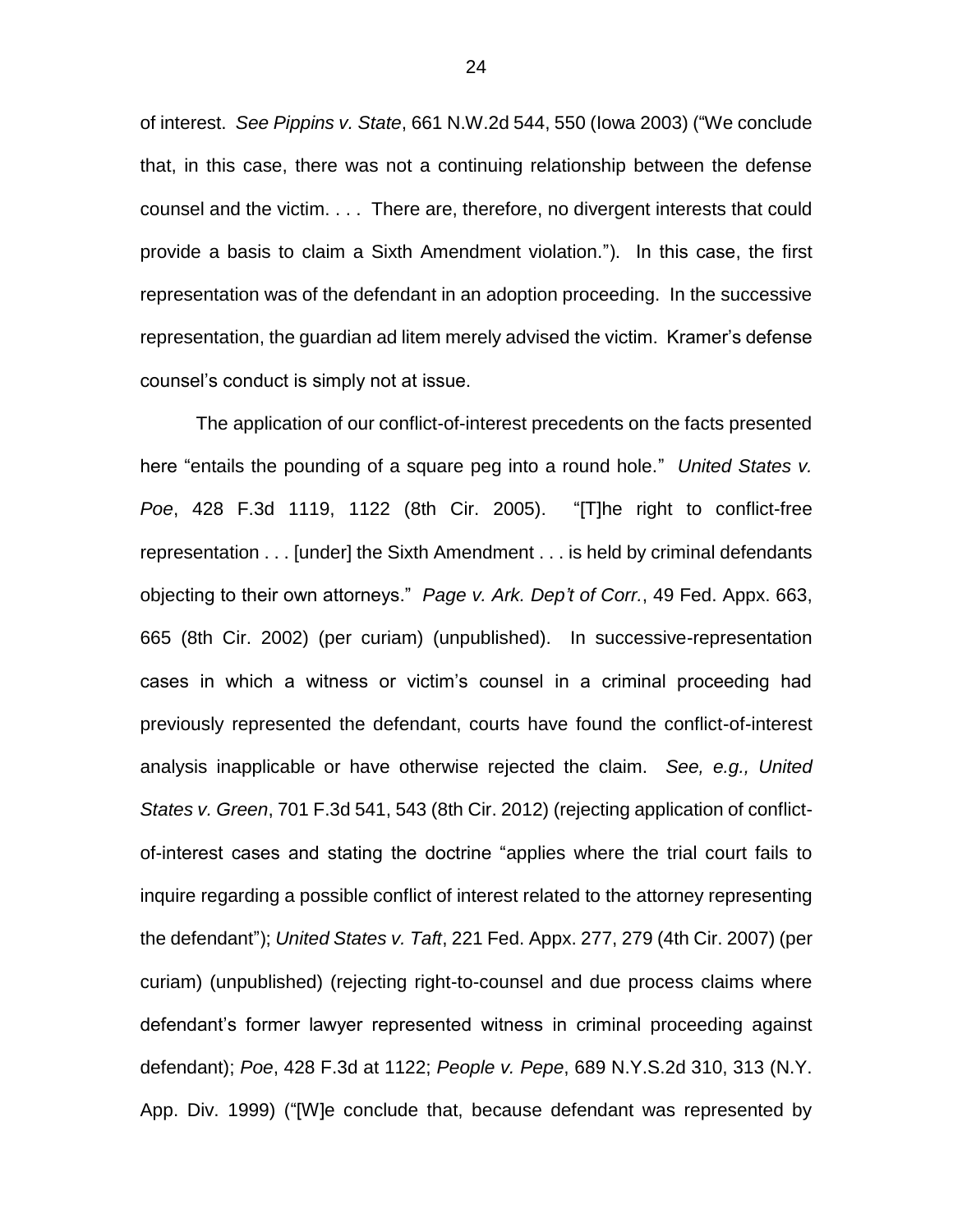different counsel at his arraignment and through the completion of the trial, he failed to establish that the continued representation of those prosecution witnesses by his former attorneys bore a substantial relation to the conduct of his defense."); *State v. Sterling*, 661 S.E.2d 99, 102 (S.C. 2008) ("Accordingly, we hold that Respondent suffered no Sixth Amendment violation of his right to counsel and that Respondent failed to show he was otherwise prejudiced by [counsel's] representation."); *State v. Nance*, No. 36884-6-II, 2009 WL 2437240, at \*17 (Wash. Ct. App. 2009) (rejecting claim that district court should have excluded the testimony of witness represented by defendant's former counsel); *State ex rel. Dunlap v. McBride*, 691 S.E.2d 183, 194 (W. Va. 2010) ("In the instant case, the alleged conflict of interest does not involve trial counsel. Mr. Dunlap's claim of conflict of interest involves a former counsel, Mr. Kratovil, who withdrew from representing him prior to his indictment. Under the unique facts of this case, we do not believe that the 'presumed prejudice' that flows from a showing of an actual conflict applies.").

Because *Vaughan* and the similar cases are inapplicable here, the narrow question presented is whether the district court abused its discretion in denying Kramer's motion for new trial on the ground he did not receive a fair and impartial trial. "[T]o show an abuse of discretion, one generally must show the court exercised its discretion on grounds or for reasons clearly untenable or to an extent clearly unreasonable." *State v. Atley*, 564 N.W.2d 817, 821 (Iowa 1997). Here, Kramer does not identify how the guardian ad litem's conduct had any impact on his trial. Absent even an allegation that the defendant's trial rights were impacted